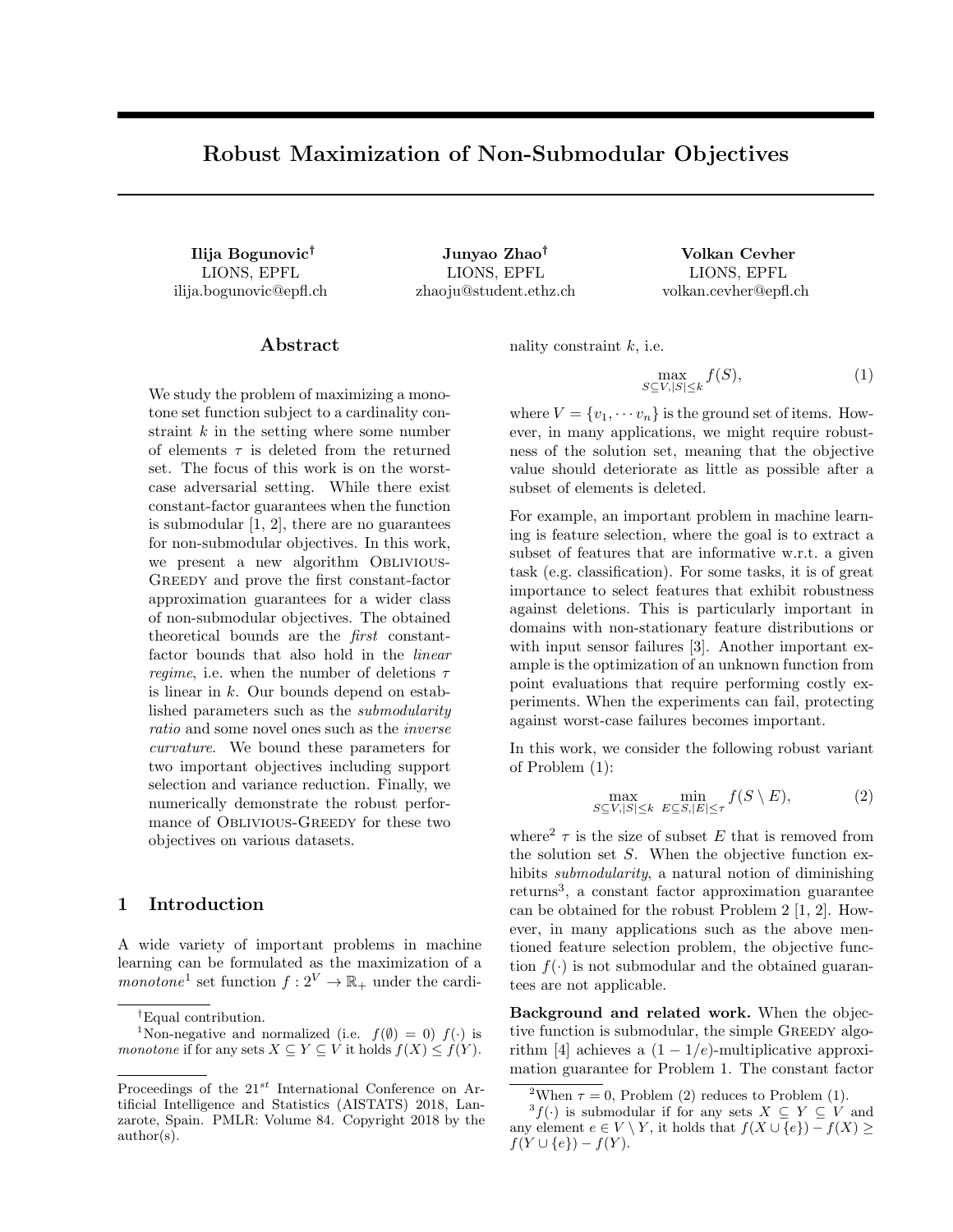can be further improved by exploiting the properties of the objective function, such as the closeness to being modular captured by the notion of curvature [5, 6, 7].

In many cases, the GREEDY algorithm performs well empirically even when the objective function deviates from being submodular. An important class of such objectives are  $\gamma$ -weakly submodular functions. Simply put, *submodularity ratio*  $\gamma$  is a quantity that characterizes how close the function is to being submodular. It was first introduced in [8], where it was shown that for such functions the approximation ratio of GREEDY for Problem (1) degrades slowly as the submodularity ratio decreases i.e. as  $(1 - e^{-\gamma})$ . In [9], the authors obtain the approximation guarantee of the form  $\alpha^{-1}(1-e^{-\gamma\alpha})$ , that further depends on the curvature  $\alpha$ .

When the objective is submodular, the GREEDY algorithm can perform arbitrarily badly when applied to Problem (2) [1, 2]. A submodular version of Problem (2) was first introduced in Krause et al. [10], while the first efficient algorithm and constant factor guarantees were obtained in Orlin *et al.* [1] for  $\tau = o(\sqrt{k})$ . In Bogunovic *et al.* [2], the authors introduce the PRo-GREEDY algorithm that attains the same 0.387-guarantee but it allows for greater robustness, i.e. the allowed number of removed elements is  $\tau = o(k)$ . It is not clear how the obtained guarantees generalize for non-submodular functions.

One important class of non-submodular functions that we consider in this work are those used for support selection:

$$
f(S) := \max_{\mathbf{x} \in \mathcal{X}, \text{supp}(\mathbf{x}) \subseteq S} l(\mathbf{x}),\tag{3}
$$

where  $l(\cdot)$  is a continuous function, X is a convex set and supp(x) =  $\{i : x_i \neq 0\}$ . A popular way to solve the problem of finding a  $k$ -sparse vector that maximizes l, i.e.  $\mathbf{x} \in \arg \max_{\mathbf{x} \in \mathcal{X}, \|\mathbf{x}\|_0 \leq k} l(\mathbf{x})$  is to maximize the auxiliary set function in  $(3)$  subject to the cardinality constraint  $k$ . This setting and its variants have been used in various applications, for example, sparse approximation [8, 11], feature selection [12], sparse recovery [13], sparse M-estimation [14] and column subset selection problems [15]. An important result from [16] states that if  $l(\cdot)$  is  $(m, L)$ -(strongly concave, smooth) then  $f(S)$  is weakly submodular with submodularity ratio  $\gamma \geq \frac{m}{L}$ . Consequently, this result enlarges the number of problems where GREEDY comes with guarantees. In this work, we consider the robust version of this problem, where the goal is to protect against the worst-case adversarial deletions of features.

Deletion robust submodular maximization in the streaming setting has been considered in [17, 18, 19]. Other versions of robust submodular optimization

problems have also been studied. In [10], the goal is to select a set of elements that is robust against the worst possible objective from a given finite set of monotone submodular functions. The same problem with different types of constraints is considered in [20]. It was further studied in the domain of influence maximization [21, 22]. The robust version of the budget allocation problem was considered in [23].In [24], the authors study the problem of maximizing a monotone submodular function under adversarial noise. We conclude this section by noting that very recently a couple of different works have further studied robust submodular problems [25, 26, 27, 28].

#### Main contributions:

- We initiate the study of the robust optimization Problem (2) for a wider class of monotone non-submodular functions. We present a new algorithm Oblivious-Greedy and prove the first constant factor approximation guarantees for Problem (2). When the function is submodular and under mild conditions, we recover the approximation guarantees obtained in the previous works [1, 2].
- For both non-submodular and submodular case, we obtain the first constant factor approximation guarantees for the *linear regime*, i.e. when  $\tau = ck$ for some  $c \in (0,1)$ .
- Our theoretical bounds are expressed in terms of parameters that further characterize a set function. Some of them have been used in previous works, e.g. submodularity ratio, and some of them are novel, such as the inverse curvature. We prove some interesting relations between these parameters and obtain theoretical bounds for them in two important applications: (i) support selection and (ii) variance reduction objective used in batch Bayesian optimization. This allows us to obtain the first robust guarantees for these two important objectives.
- Finally, we experimentally validate the robustness of Oblivious-Greedy in several scenarios, and demonstrate that it outperforms other robust and non-robust algorithms.

## 2 Preliminaries

Set function ratios. In this work, we consider a normalized monotone set function  $f: 2^V \to \mathbb{R}_+$ ; we proceed by defining several quantities that characterize it. Some of the quantities were introduced and used in various different works, while the novel ones that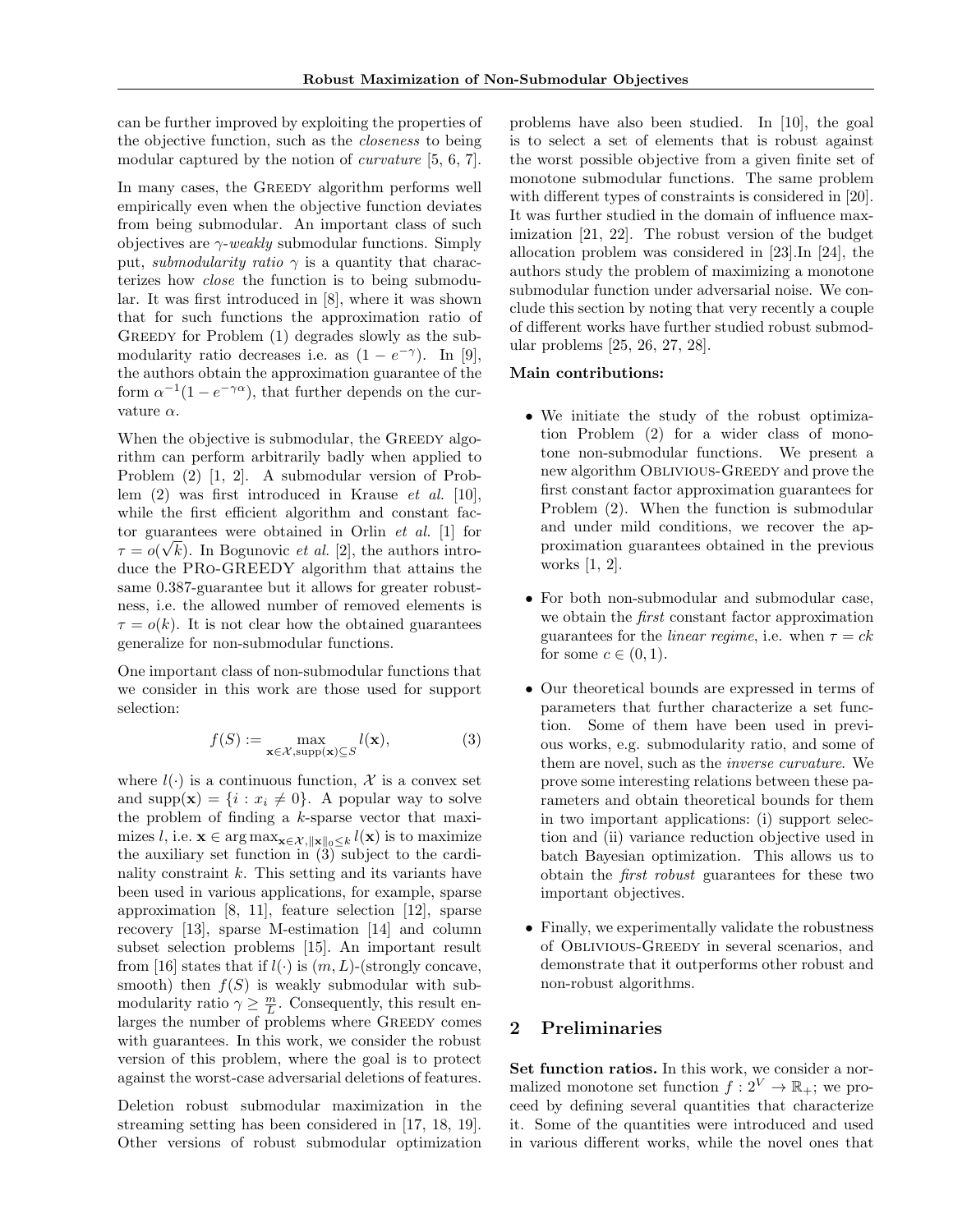we consider are inverse curvature, bipartite supermodularity ratio and (super/sub)additivity ratio.

Definition 1 (Submodularity [8] and Supermodularity ratio). The submodularity ratio of  $f(\cdot)$  is the largest scalar  $\gamma \in [0,1]$  s.t.

$$
\frac{\sum_{i\in\Omega} f(\{i\}|S)}{f(\Omega|S)} \ge \gamma, \quad \forall \text{ disjoint } S, \Omega \subseteq V. \tag{4}
$$

while the supermodularity ratio is the largest scalar  $\check{\gamma} \in$  $[0, 1]$  s.t.

$$
\frac{f(\Omega|S)}{\sum_{i\in\Omega} f(\{i\}|S)} \ge \check{\gamma}, \quad \forall \text{ disjoint } S, \Omega \subseteq V. \tag{5}
$$

The function  $f(\cdot)$  is submodular (supermodular) iff  $\gamma = 1$  ( $\tilde{\gamma} = 1$ ). Hence, the submodularity/supermodularity ratio measures to what extent the function has submodular/supermodular properties. While  $f(\cdot)$  is modular if  $\gamma = \check{\gamma} = 1$ , in general,  $\gamma$  can be different from  $\check{\gamma}$ .

Definition 2 (Generalized curvature [6, 9] and inverse generalized curvature). The generalized curvature of  $f(\cdot)$  is the smallest scalar  $\alpha \in [0,1]$  s.t.

$$
\frac{f(\{i\}|S \setminus \{i\} \cup \Omega)}{f(\{i\}|S \setminus \{i\})} \ge 1 - \alpha, \quad \forall S, \Omega \subseteq V, i \in S \setminus \Omega,
$$
\n(6)

while the inverse generalized curvature is the smallest scalar  $\check{\alpha} \in [0, 1]$  s.t.

$$
\frac{f(\{i\}|S \setminus \{i\})}{f(\{i\}|S \setminus \{i\} \cup \Omega)} \ge 1 - \check{\alpha}, \quad \forall S, \Omega \subseteq V, i \in S \setminus \Omega.
$$
\n(7)

The function  $f(\cdot)$  is submodular (supermodular) iff  $\check{\alpha} = 0 \; (\alpha = 0)$ . The function is modular iff  $\alpha = \check{\alpha} = 0$ . In general,  $\alpha$  can be different from  $\check{\alpha}$ .

Definition 3 (sub/superadditivity ratio). The subadditivity ratio of  $f(\cdot)$  is the largest scalar  $\nu \in [0,1]$  such that

$$
\frac{\sum_{i \in S} f(\{i\})}{f(S)} \ge \nu, \quad \forall S \subseteq V. \tag{8}
$$

The superadditivity ratio is the largest scalar  $\check{\nu} \in [0, 1]$ such that

$$
\frac{f(S)}{\sum_{i\in S} f(\{i\})} \ge \check{\nu}, \quad \forall S \subseteq V. \tag{9}
$$

If the function is submodular (supermodular) then  $\nu =$  $1\;(\check{\nu}=1).$ 

The following proposition captures the relation between the above quantities.

**Proposition 1.** For any  $f(\cdot)$ , the following relations hold:

$$
\nu \ge \gamma \ge 1 - \check{\alpha} \quad \text{and } \check{\nu} \ge \check{\gamma} \ge 1 - \alpha.
$$

We also provide a more general definition of the bipartite subadditivity ratio used in [12].

Definition 4 (Bipartite subadditivity ratio). The bipartite subadditivity ratio of  $f(\cdot)$  is the largest scalar  $\theta \in [0,1]$  s.t.

$$
\frac{f(A) + f(B)}{f(S)} \ge \theta, \quad \forall S \subseteq V, A \cup B = S, A \cap B = \emptyset.
$$
\n(10)

**Remark 1.** For any  $f(\cdot)$ , it holds that  $\theta \geq \check{\nu}\nu$ .

Greedy guarantee. Different works [8, 9] have studied the performance of the Greedy algorithm [4] for Problem 1 when the objective is  $\gamma$ -weakly submodular. In our analysis, we are going to make use of the following important result from [8].

Lemma 1. For a monotone normalized set function  $f: 2^V \to \mathbb{R}_+$ , with submodularity ratio  $\gamma \in [0,1]$  the GREEDY algorithm when run for l steps returns a set  $S_l$  of size l such that

$$
f(S_l) \ge \left(1 - e^{-\gamma \frac{l}{k}}\right) f(\text{OPT}_{(k,V)}),
$$

where  $\text{OPT}_{(k,V)}$  is used to denote the optimal set of size k, i.e.,  $\text{OPT}_{(k,V)} \in \arg \max_{S \subseteq V, |S| \leq k} f(S)$ .

# 3 Algorithm and its Guarantees

We present our OBLIVIOUS-GREEDY algorithm in Algorithm 1. The algorithm requires a non-negative monotone set function  $f: 2^V \to \mathbb{R}_+$ , and the ground set of items V. It constructs two sets  $S_0$  and  $S_1$ . The first set  $S_0$  is constructed via oblivious selection, i.e.  $\lceil \beta \tau \rceil$  items with the individually highest objective values are selected. Here,  $\beta \in \mathbb{R}_+$  is an input parameter, that together with  $\tau$ , determines the size of  $S_0$  $(|S_0| = \lceil \beta \tau \rceil \leq k)$ . We provide more information on this parameter in the next section. The second set  $S_1$ , of size  $k - |S_0|$ , is obtained by running the GREEDY algorithm on the remaining items  $V \setminus S_0$ . Finally, the algorithm outputs the set  $S = S_0 \cup S_1$  of size k that is robust against the worst-case removal of  $\tau$  elements.

Intuitively, the role of  $S_0$  is to ensure robustness, as its elements are selected independently of each other and have high marginal values, while  $S_1$  is obtained greedily and it is near-optimal on the set  $V \setminus S_0$ .

Oblivious-Greedy is simpler than the submodular algorithms PRo-GREEDY [2] and OSU [1]. Both of these algorithms construct multiple sets (buckets) whose number and size depend on the input parameters k and  $\tau$ . In contrast, OBLIVIOUS-GREEDY always constructs two sets, where the first set is obtained by the fast Oblivious selection.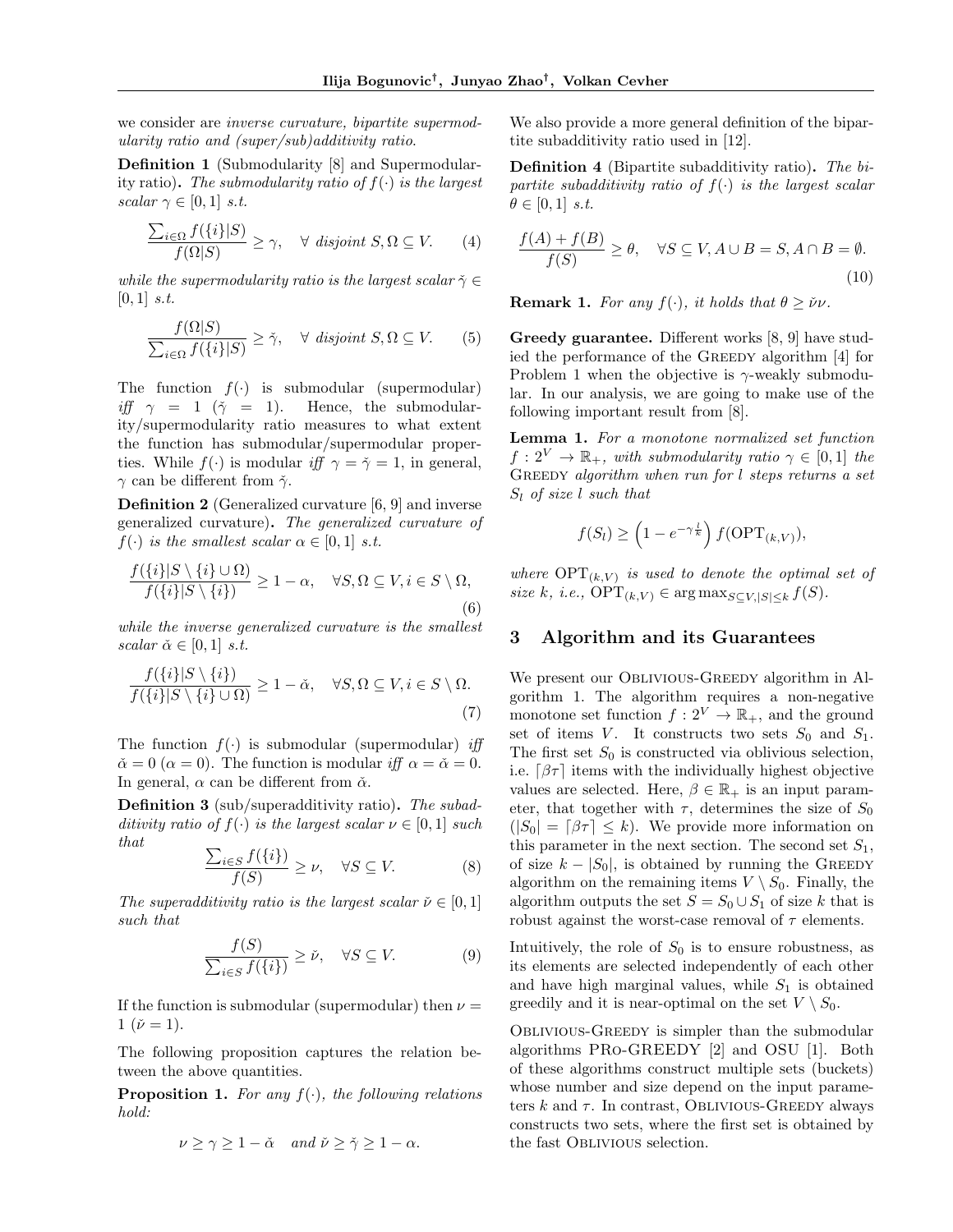#### Algorithm 1 Oblivious-Greedy algorithm

**Require:** Set V, k,  $\tau$ ,  $\beta \in \mathbb{R}_+$  and  $\lceil \beta \tau \rceil \leq k$ Ensure: Set  $S \subseteq V$  such that  $|S| \leq k$ 1:  $S_0, S_1 \leftarrow \emptyset$ 2: for  $i \leftarrow 0$  to  $\lceil \beta \tau \rceil$  do 3:  $v \leftarrow \arg \max_{v \in V \setminus S_0} f(\{v\})$ 4:  $S_0 \leftarrow S_0 \cup \{v\}$ 5:  $S_1 \leftarrow$  GREEDY $(k - |S_0|, (V \setminus S_0))$ 6:  $S \leftarrow S_0 \cup S_1$ 7: return S

For Problem (1) and the weakly submodular objective, the GREEDY algorithm achieves a constant factor approximation (Lemma 1), while Oblivious selection achieves  $(\gamma/k)$ -approximation [12]. For the harder Problem (2), GREEDY can fail arbitrarily badly [2]. Interestingly enough, the combination of these two algorithms reflected in Oblivious-Greedy leads to a constant factor approximation for Problem (2).

### 3.1 Approximation guarantee

The quantity of interest in this section is the remaining utility after the adversarial removal of elements  $f(S \setminus E_S^*)$ , where S is the set of size k returned by OBLIVIOUS-GREEDY, and  $E^*_S$  is the set of size  $\tau$  chosen by the adversary, i.e.,  $E_S^* \in \arg \min_{E \subset S, |E| \le \tau} f(S \setminus E)$ . Let  $\text{OPT}_{(k-\tau,V\setminus E^*_S)}$  denote the optimal solution, of size  $k-\tau$ , when the ground set is  $V \setminus E_S^*$ . The goal in this section is to compare  $f(S \backslash E_S^*)$  to  $f(\mathrm{OPT}_{(k-\tau,V \backslash E_S^*)})$ .<sup>4</sup> All the omitted proofs from this section can be found in the supplementary material.

Intermediate results. Before stating our main result, we provide three lower bounds on  $f(S \setminus E_S^*)$ . For the returned set  $S = S_0 \cup S_1$ , we let  $E_0$  denote elements removed from  $S_0$ , i.e.,  $E_0 := E_S^* \cap S_0$  and similarly  $E_1 := E_S^* \cap S_1$ . The first lemma is borrowed from [2], and states that  $f(S\backslash E_S^*)$  is at least some constant fraction of the utility of the elements obtained greedily in the second stage.

**Lemma 2.** For any  $f(\cdot)$  (not necessarily submodular), let  $\mu \in [0,1]$  be a constant such that  $f(E_1 \mid (S \backslash E_S^*))$  =  $\mu f(S_1)$  holds. Then,  $f(S \setminus E_S^*) \geq (1 - \mu)f(S_1)$ .

The next lemma generalizes the result obtained in [1, 2], and applies to any non-negative monotone set function with bipartite subadditivity ratio  $\theta$ .

**Lemma 3.** Let  $\theta \in [0, 1]$  be a bipartite subadditivity ratio defined in Eq. (10). Then  $f(S \setminus E_S^*)$  is at least

$$
\frac{\theta f(\text{OPT}_{(k-\tau,V\setminus E_S^*)}) - (1 - e^{-\frac{k-|S_0|}{k-\tau}})^{-1} f(S_1).
$$

<sup>4</sup>As shown in [1],  $f(\text{OPT}_{(k-\tau,V \setminus E_S^*)}) \ge f(\text{OPT} \setminus E_{\text{OPT}}^*),$ where OPT is the optimal solution to Problem (2).

In other words, if  $f(S_1)$  is small compared to the utility of the optimal solution, then  $f(S \setminus E_S^*)$  is at least a constant factor away from the optimal solution.

Next, we present our key lemma that further relates  $f(S \setminus E_S^*)$  to the utility of the set  $S_1$  with no deletions.

**Lemma 4.** Let  $\beta$  be a constant such that  $|S_0| = \lceil \beta \tau \rceil$ and  $|S_0| \leq k$ , and let  $\check{\nu}, \check{\alpha} \in [0, 1]$  be a superadditivity ratio and generalized inverse curvature (Eq. (9) and Eq. (7), respectively). Finally, let  $\mu$  be a constant defined as in Lemma 2. Then,

$$
f(S \setminus E_S^*) \geq (\beta - 1)\check{\nu}(1 - \check{\alpha})\mu f(S_1).
$$

Proof. We have:

$$
f(S \setminus E_S^*) \ge f(S_0 \setminus E_0)
$$
  
\n
$$
\ge \check{\nu} \sum_{e_i \in S_0 \setminus E_0} f(\{e_i\})
$$
\n(11)

$$
\geq \frac{|S_0 \setminus E_0|}{|E_1|} \tilde{\nu} \sum_{e_i \in E_1} f(\{e_i\}) \tag{12}
$$

$$
\geq \frac{(\beta - 1)\tau}{\tau} \check{\nu} \sum_{e_i \in E_1} f(\{e_i\}) \tag{13}
$$

$$
\geq (\beta - 1)\check{\nu}(1 - \check{\alpha})
$$
  
\$\times \sum\_{i=1}^{|E\_1|} f\left(\{e\_i\} | (S \setminus E\_S^\*) \cup E\_1^{(i-1)}\right) (14)\$

$$
= (\beta - 1)\check{\nu}(1 - \check{\alpha})f(E_1|(S \setminus E_S^*)) \qquad (15)
$$

$$
= (\beta - 1)\check{\nu}(1 - \check{\alpha})\mu f(S_1). \tag{16}
$$

Eq.  $(11)$  follows by the superadditivity. Eq.  $(12)$ follows from the way  $S_0$  is constructed, i.e. via OBLIVIOUS selection that ensures  $f({i}) \ge f({j})$  for every  $i \in S_0 \setminus E_0$  and  $j \in E_1$ . Eq. (13) follows from  $|S_0 \setminus E_0| = [\beta \tau] - |E_0| \geq \beta \tau - \tau = (\beta - 1)\tau$ , and  $|E_1| \leq \tau$ .

To prove Eq. (14), let  $E_1 = \{e_1, \dots e_{|E_1|}\}\$ , and let  $E_1^{(i-1)} \subseteq E_1$  denote the set  $\{e_1, \cdots, e_{i-1}\}.$  Also, let  $E_1^{(0)} = \emptyset$ . Eq. (14) then follows from

$$
f(\{e_i\}) \ge (1 - \check{\alpha}) f\left(\{e_i\} | (S \setminus E_S^*) \cup E_1^{(i-1)}\right),
$$

which in turns follows from (7) by setting  $S = \{e_i\}$ and  $\Omega = (S \setminus E_S^*) \cup E_1^{(i-1)}$ .

Finally, Eq. (15) follows from  $f(E_1|(S \setminus E_S^*))$  =  $\sum_{e_i \in E_1} f\left(\{e_i\} |(S \setminus E_S^*) \cup E_1^{(i-1)}\right)$  (telescoping sum) and Eq. (16) follows from the definition of  $\mu$ .  $\Box$ 

Main result. We obtain the main result by examining the maximum of the obtained lower bounds in Lemma 2, 3 and 4. Note, that all three obtained lower bounds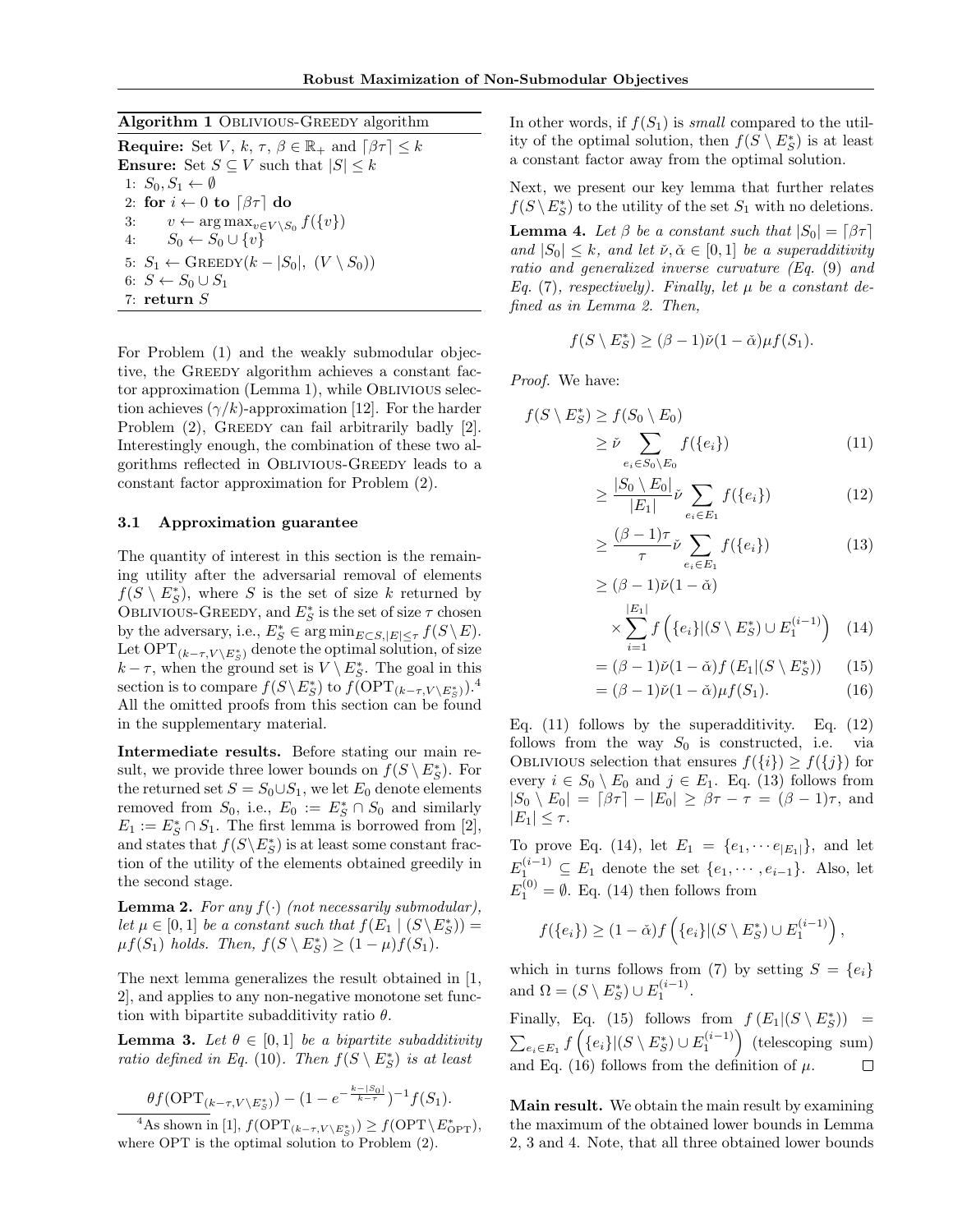

Figure 1: Approximation guarantee obtained in Remark 2. The green cross represents the approximation guarantee when f is submodular  $(\gamma = \theta = 1)$ .

depend on  $f(S_1)$ . In Lemma 3, we benefit from  $f(S_1)$ being small while the opposite is true for Lemma 2 and 4 (both bounds are increasing in  $f(S_1)$ ). By examining the latter two, we observe that in Lemma 2 we benefit from  $\mu$  being small (i.e. the utility that we lose due to  $E_1$  is small compared to the utility of the whole set  $S_1$ ) while the opposite is true for Lemma 4. By carefully balancing between these cases (see Appendix C for details) we arrive at our main result.

**Theorem 1.** Let  $f: 2^V \to \mathbb{R}_+$  be a normalized, monotone set function with submodularity ratio  $\gamma$ , bipartite subadditivity ratio  $\theta$ , inverse curvature  $\check{\alpha}$  and superadditivity ratio  $\check{\nu}$ , every parameter in [0,1]. For a given budget k and  $\tau = [ck]$ , for some  $c \in (0, 1)$ , the OBLIVIOUS-GREEDY algorithm with  $\beta$  s.t.  $\lceil \beta \tau \rceil \leq k$ and  $\beta > 1$ , , returns a set S of size k such that when  $k \to \infty$  we have

$$
f(S \setminus E_S^*) \ge \frac{\theta P\left(1 - e^{-\gamma \frac{1-\beta c}{1-c}}\right)}{1 + P\left(1 - e^{-\gamma \frac{1-\beta c}{1-c}}\right)} f(\text{OPT}_{(k-\tau,V \setminus E_S^*)}).
$$

where P is used to denote  $\frac{(\beta-1)\check{\nu}(1-\check{\alpha})}{1+(\beta-1)\check{\nu}(1-\check{\alpha})}$ .

**Remark 2.** Consider  $f(\cdot)$  from Theorem 1 with  $\check{\nu} \in$  $(0, 1]$  and  $\check{\alpha} \in [0, 1)$ . When  $\tau = o\left(\frac{k}{\beta}\right)$  and  $\beta \ge \log k$ we have:

$$
f(S \setminus E_S^*) \ge \left(\theta \frac{1 - e^{-\gamma}}{2 - e^{-\gamma}} + o(1)\right) f(\text{OPT}_{(k-\tau,V \setminus E_S^*)}).
$$

Interpretation. An open question from [2] is whether a constant factor approximation guarantee is possible in the linear regime, i.e. when the number of removals is  $\tau = [ck]$  for some constant  $c \in (0, 1)$  [2]. In Theorem 1 we obtain the first asymptotic constant factor approximation in this regime.

Additionally, when  $f$  is submodular, all the parameters in the obtained bound are fixed ( $\tilde{\alpha} = 0$  and  $\gamma = \theta = 1$  due to submodularity) except the superadditivity ratio  $\check{\nu}$  which can take any value in [0, 1]. The approximation factor improves for greater  $\check{\nu}$ , i.e. the closer the function is to being superadditive. On the other hand, if f is supermodular then  $\check{\nu} = 1$  while  $\check{\alpha}, \theta, \gamma$  are in [0, 1], and the approximation factor improves for larger  $\theta$  and  $\gamma$ , and smaller  $\check{\alpha}$ .

From Remark 2, when  $f$  is submodular, OBLIVIOUS-GREEDY achieves an asymptotic approximation factor of at least 0.387. This matches the approximation guarantee obtained in [2, 1], while it allows for a greater number of deletions  $\tau = o\left(\frac{k}{\log k}\right)$  in comparison to  $\tau = o\left(\frac{k}{\log^3 k}\right)$  and  $\tau = o\left(\frac{k}{\log^3 k}\right)$ √ k) obtained in [2] and [1], respectively. Most importantly, our result holds for a wider range of non-submodular functions. In Figure 1 we show how the asymptotic approximation factor changes as a function of  $\gamma$  and  $\theta$ .

We also obtain an alternative formulation of our main result, which we present in the following corollary.

Corollary 1. Consider the setting from Theorem 1 and let  $P := \frac{(\beta - 1)\check{\nu}\nu}{1 + (\beta - 1)\check{\nu}(1)}$  $\frac{(\beta-1)\nu\nu}{1+(\beta-1)\check{\nu}(1-\nu)}$ . Then we have

$$
f(S \setminus E_S^*) \ge \frac{\theta^2 P\left(1 - e^{-\gamma \frac{1-\beta c}{1-c}}\right)}{1 + \theta P\left(1 - e^{-\gamma \frac{1-\beta c}{1-c}}\right)} f(\text{OPT}_{(k-\tau,V \setminus E_S^*)}).
$$

Additionally, consider  $f(\cdot)$  with  $\check{\nu}, \nu \in (0, 1]$ . When  $\tau = o\left(\frac{k}{\beta}\right)$  and  $\beta \ge \log k$ , as  $k \to \infty$ , we have that  $f(S \setminus E_S^*)$  is at least

$$
\left(\frac{\theta^2(1-e^{-\gamma})}{1+\theta(1-e^{-\gamma})}+o(1)\right)f(\mathrm{OPT}_{(k-\tau,V\setminus E^*_S)}).
$$

The key observation is that the approximation factor depends on  $\nu$  instead of inverse curvature  $\check{\alpha}$ . The asymptotic approximation ratio is slightly worse here compared to Theorem 1. However, depending on the considered application, it might be significantly harder to provide bounds for the inverse curvature than bipartite subadditivty ratio, and hence in such cases, this formulation might be more suitable.

# 4 Applications

In this section, we consider two important real-world applications where deletion robust optimization is of interest. We show that the parameters used in the statement of our main theoretical result can be explicitly characterized, which implies that the obtained guarantees are applicable.

#### 4.1 Robust Support Selection

We first consider the recent results that connect submodularity with concavity [16, 12]. In order to obtain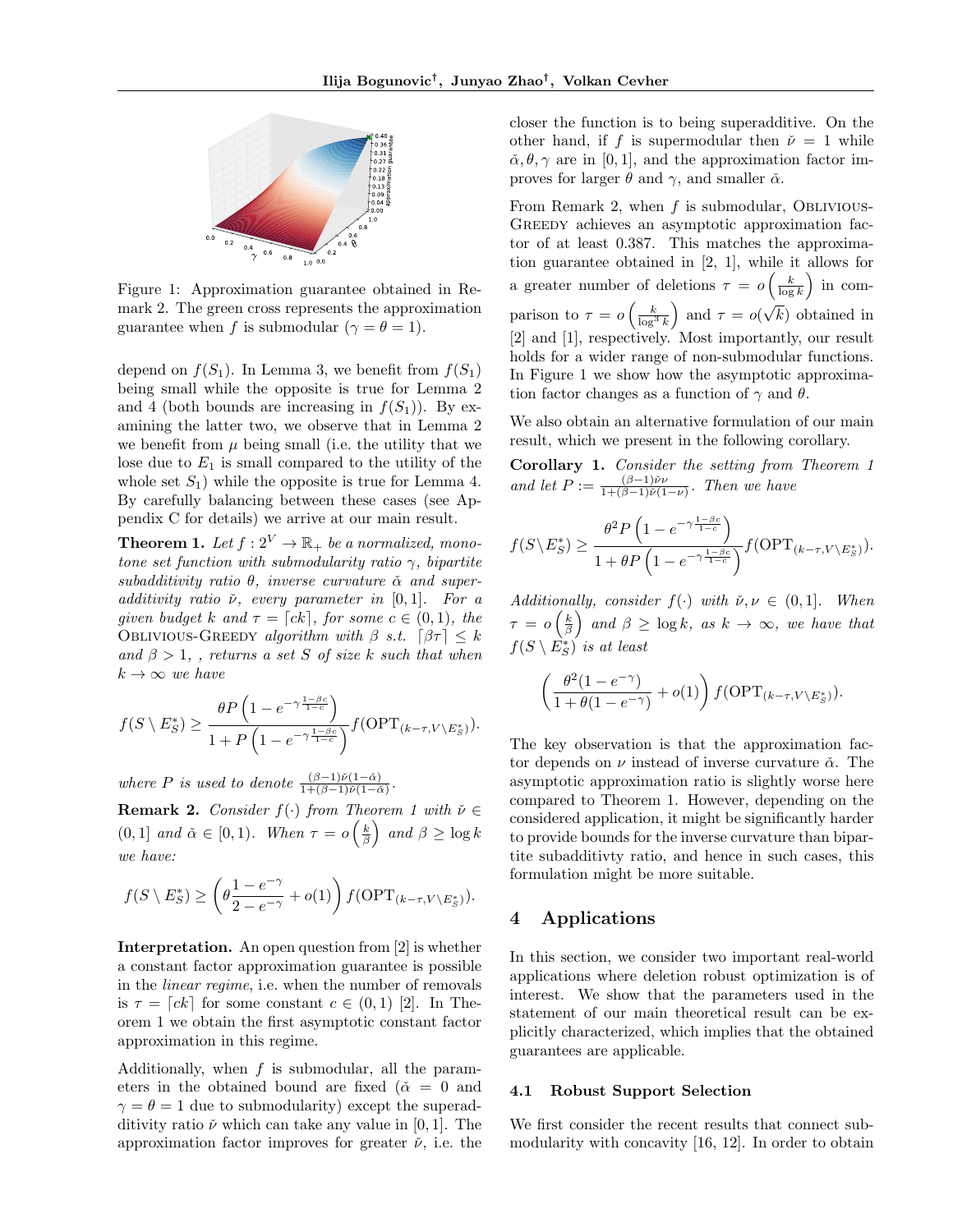bounds for robust support selection for general concave functions, we make use of the theoretical bounds obtained for Oblivious-Greedy in Corollary 1.

Given a differentiable concave function  $l : \mathcal{X} \to \mathbb{R}$ , where  $\mathcal{X} \subseteq \mathbb{R}^d$  is a convex set, and  $k \leq d$ , the support selection problem is:  $\max_{\|\mathbf{x}\|_0\leq k} l(\mathbf{x})$ . As in [16], we let  $supp(\mathbf{x}) = \{i : x_i \neq 0\}$ , and consider the associated normalized monotone set function

$$
f(S) := \max_{\text{supp}(\mathbf{x}) \subseteq S, \mathbf{x} \in \mathcal{X}} l(\mathbf{x}) - l(\mathbf{0}).
$$

Let  $T_l(\mathbf{x}, \mathbf{y}) := l(\mathbf{y}) - l(\mathbf{x}) - \langle \nabla l(\mathbf{x}), \mathbf{y} - \mathbf{x} \rangle$ . An important result from [16] can be rephrased as follows: if  $l(\cdot)$  is L-smooth and m-strongly concave then for all  $\mathbf{x}, \mathbf{y} \in \text{dom}(l)$ , it holds

$$
-\frac{m}{2}\|\mathbf{y}-\mathbf{x}\|_2^2 \geq T_l(\mathbf{x}, \mathbf{y}) \geq -\frac{L}{2}\|\mathbf{y}-\mathbf{x}\|_2^2,
$$

and f's submodularity ratio  $\gamma$  is lower bounded by  $\frac{m}{L}$ . Subsequently, in [12] it is shown that  $\theta$  can also be lower bounded by the same ratio  $\frac{m}{L}$ .

In this paper, we consider the robust support selection problem, that is, finding a set of features  $S \subseteq [d]$  of size  $k$  that is robust against the deletion of limited number of features. More formally, the goal is to maximize the following objective over all  $S \subseteq [d]$ :

$$
\min_{|E_S| \leq \tau, E_S \subseteq S} \max_{\text{supp}(\mathbf{x}) \subseteq S \setminus E_S} l(\mathbf{x}) - l(\mathbf{0}).
$$

By inspecting the bound obtained in Corollary 1, it remains to bound the (super/sub)additive ratio  $\nu$  and  $\check{\nu}$ . The first bound follows by combining the result  $\gamma \geq \frac{m}{L}$  with Proposition 1:  $\nu \geq \gamma \geq \frac{m}{L}$ . To prove the second bound, we make use of the following result.

**Proposition 2.** The supermodularity ratio  $\tilde{\gamma}$  of the considered objective  $f(\cdot)$  can be lower bounded by  $\frac{m}{L}$ .

The second bound follows by combining the result in Proposition 2 and Proposition 1:  $\check{\nu} \geq \check{\gamma} \geq \frac{m}{L}$ .

# 4.2 Variance Reduction in Robust Batch Bayesian Optimization

In batch Bayesian optimization, the goal is to optimize an unknown non-convex function from costly concurrent function evaluations [29, 30, 31]. Most often, the concurrent evaluations correspond to running an expensive batch of experiments. In the case where experiments can fail, it is beneficial to select a set of experiments in a robust way.

Different acquisition (i.e. auxiliary) functions have been proposed to evaluate the utility of candidate

points for the next evaluations of the unknown function [32]. Recently in [33], the variance reduction objective was used as the acquisition function – the unknown function is evaluated at the points that maximally reduce variance of the posterior distribution over the given set of points that represent potential maximizers. We formalize this as follows.

**Setup.** Let  $f(\mathbf{x})$  be an unknown function defined over a finite domain  $\mathcal{X} = {\mathbf{x}_1, \cdots, \mathbf{x}_n}$ , where  $\mathbf{x}_i \in \mathbb{R}^d$ . Once we evaluate the function at some point  $x_i \in$ X, we receive a noisy observation  $y_i = f(\mathbf{x}_i) + z$ , where  $z \sim \mathcal{N}(0, \sigma^2)$ . In Bayesian optimization, f is modeled as a sample from a Gaussian process. We use a Gaussian process with zero mean and kernel function  $k(\mathbf{x}, \mathbf{x}')$ , i.e.  $f \sim GP(\mathbf{0}, k(\mathbf{x}, \mathbf{x}'))$ . Let  $S = \{e_1, \dots, e_{|S|}\} \subseteq [n]$  denote the set of points, and  $\mathbf{X}_S := [\mathbf{x}_{e_1}, \cdots, \mathbf{x}_{e_{|S|}}] \in \mathbb{R}^{|S| \times d}$  and  $\mathbf{y}_S :=$  $[y_1, \dots, y_{|S|}]$  denote the corresponding data matrix and observations, respectively. The posterior distribution of f given the points  $\mathbf{X}_S$  and observations  $\mathbf{y}_S$ is again a GP, with the posterior variance given by:

$$
\sigma_{\mathbf{x}|S}^2 = k(\mathbf{x}, \mathbf{x}) - k(\mathbf{x}, \mathbf{X}_S) \left( k(\mathbf{X}_S, \mathbf{X}_S) + \sigma^2 \mathbf{I}_{|S|} \right)^{-1} \times k(\mathbf{X}_S, \mathbf{x}).
$$

For a given set of potential maximizers  $M \subseteq [n]$ , the variance reduction objective is defined as follows:

$$
F_M(S) := \sum_{\mathbf{x} \in X_M} \sigma_{\mathbf{x}}^2 - \sigma_{\mathbf{x}|S}^2,\tag{17}
$$

where  $\sigma_{\mathbf{x}}^2 = k(\mathbf{x}, \mathbf{x})$ . We show in Appendix D.2.1 that this objective is not submodular in general.

Finally, our goal is to find a set of points  $S$  of size  $k$ that maximizes

$$
\min_{|E_S| \le \tau, E_S \subseteq S} \sum_{\mathbf{x} \in X_M} \sigma_{\mathbf{x}}^2 - \sigma_{\mathbf{x}|S \setminus E_S}^2.
$$

In Appendix D.2, we briefly discuss the relevant set function parameters for this objective function. We also refer the interested reader to [34] where these are examined under further structural assumptions.

# 5 Experimental Results

Optimization performance. For a returned set S, we measure the performance in terms of  $\min_{E \subseteq S, |E| \leq \tau} f(S \setminus E)$ . Note that  $f(S \setminus E)$  is a submodular function in  $E$ . Finding the minimizer  $E$  s.t.  $|E| < \tau$  is NP-hard even to approximate [35]. We rely on the following methods in order to find E of size  $\tau$ that degrades the solution as much as possible:

– Greedy adversaries: (i)  $Greedy Min$  – iteratively removes elements to reduce the objective value  $f(S \setminus E)$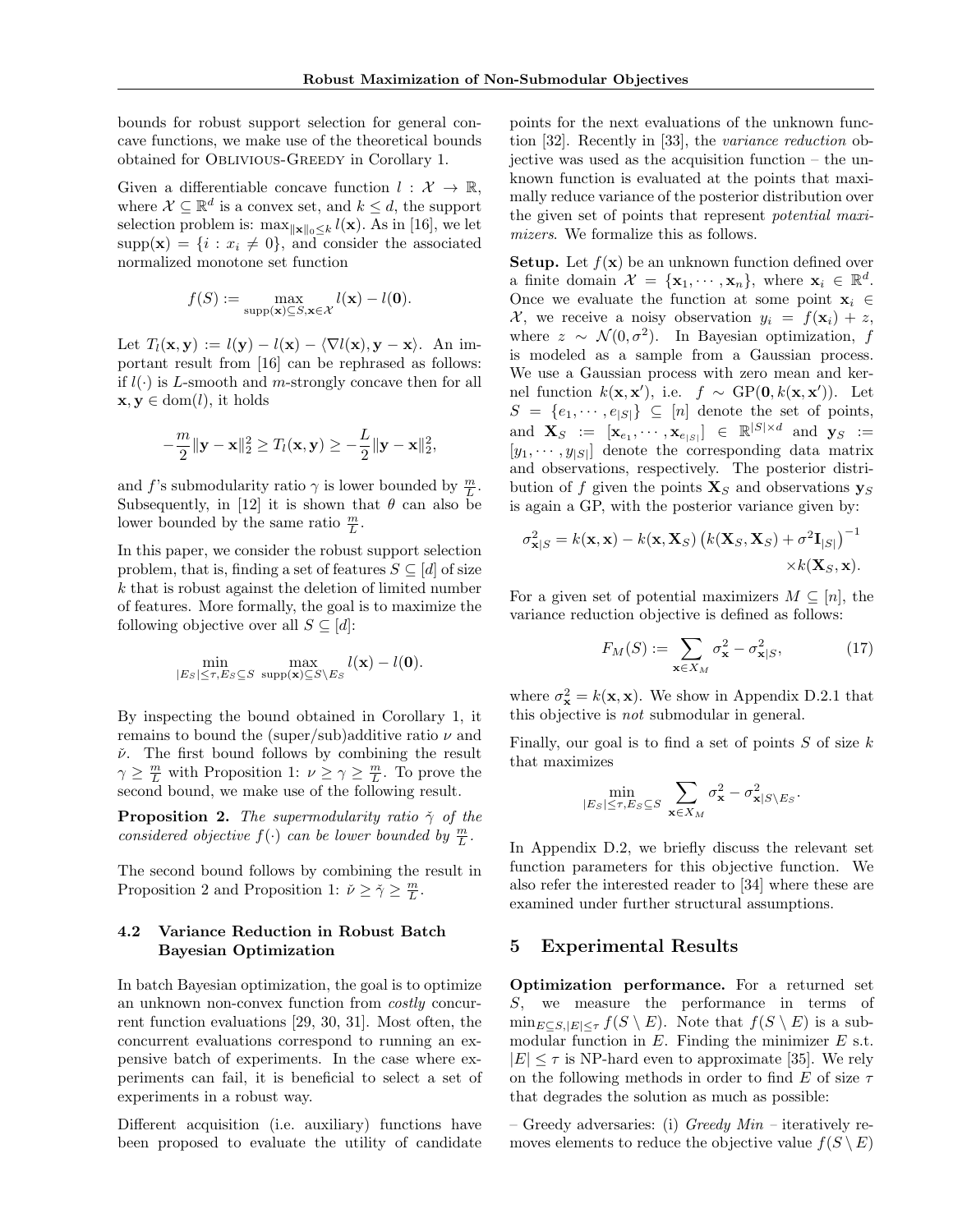as much as possible, and (ii)  $Greedy Max - iteratively$ adds elements from S to maximize the objective  $f(E)$ .

– Random Greedy adversaries:<sup>5</sup> In order to introduce randomness in the removal process we consider (iii) Random Greedy Min – iteratively selects a random element from the top  $\tau$  elements whose marginal gains are the highest in terms of reducing the objective value  $f(S \setminus E)$  and (iv) Stochastic Greedy Min – iteratively selects an element, from a random set  $R \subseteq V$ , with the highest marginal gain in terms of reducing  $f(S \backslash E)$ . At every step, R is obtained by subsampling  $(|S|/\tau)$  log(1/ $\epsilon$ ) elements from S.

The minimum objective value  $f(S \setminus E)$  among all obtained sets  $E$  is reported. Most of the time, for all the considered algorithms, Greedy Min finds  $E$  that reduces utility the most.



Figure 2: Comparison of the algorithms on the linear regression task.

#### 5.1 Robust Support Selection

Linear Regression. Our setup is similar to the one in [12]. Each row of the design matrix  $\mathbf{X} \in \mathbb{R}^{n \times d}$  is generated by an autoregressive process,

$$
X_{i,t+1} = \sqrt{1 - \alpha^2} X_{i,t} + \alpha \epsilon_{i,t}, \tag{18}
$$

where  $\epsilon_{i,t}$  is i.i.d. standard Gaussian with variance  $\alpha^2 = 0.5$ . We use  $n = 800$  training data points and  $d = 1000$ . An additional 2400 points are used for testing. We generate a 100-sparse regression vector by selecting random entries of  $\omega$  and set them  $\omega_s = (-1)^{\text{Bern}(1/2)} \times \left(5\sqrt{\frac{\log d}{n}} + \delta_s\right)$ , where  $\delta_s$  is a



Figure 3: Logistic regression task with synth. dataset.

standard i.i.d. Gaussian noise. The target is given by  $\mathbf{y} = \mathbf{X}\omega + \mathbf{z}$ , where  $\forall i \in [n], z_i \sim \mathcal{N}(0, 5)$ . We compare the performance of OBLIVIOUS-GREEDY against: (i) robust algorithms (in blue) such as Oblivious, PRo-GREEDY [2], OSU [1], (ii) greedy-type algorithms (in red) such as GREEDY, STOCHASTIC-GREEDY [37], RANDOM-GREEDY [36], ORTHOGONAL-MATCHING-PURSUIT. We require  $\beta >$ 1 for our asymptotic results to hold, but we found out that in practice (small k regime)  $\beta \leq 1$  usually gives the best performance. We use Oblivious-GREEDY with  $\beta = 1$  unless stated otherwise.

The results are shown in Fig. 6. Since PRo-GREEDY and OSU only make sense in the regime where  $\tau$ is relatively small, the plots show their performance only for feasible values of  $k$ . It can be observed that Oblivious-Greedy achieves the best performance among all the methods in terms of both training error and test score. Also, the greedy-type algorithms become less robust for larger values of  $\tau$ .

Logistic Regression. We compare the performance of Oblivious-Greedy vs. Greedy and Oblivious selection on both synthetic and real-world data.

– Synthetic data: We generate a 100-sparse  $\omega$  by letting  $\omega_s = (-1)^{\text{Bern}(1/2)} \times \delta_s$ , with  $\delta_s \sim \text{Unif}([-1, 1]).$ The design matrix  $\bf{X}$  is generated as in (18), with  $\alpha^2 = 0.09$ . We set  $d = 200$ , and use  $n = 600$  points for training and additional 1800 points for testing. The label of the *i*-th data point  $\mathbf{X}_{(i,\cdot)}$  is set to 1 if  $1/(1 + \exp(\mathbf{X}_{(i,\cdot)}\boldsymbol{\beta})) > 0.5$  and 0 otherwise. The results are shown in Fig. 3. We can observe that Oblivious-Greedy outperforms other methods both in terms of the achieved objective value and general-

 ${}^{5}$ The random adversaries are inspired by [36] and [37].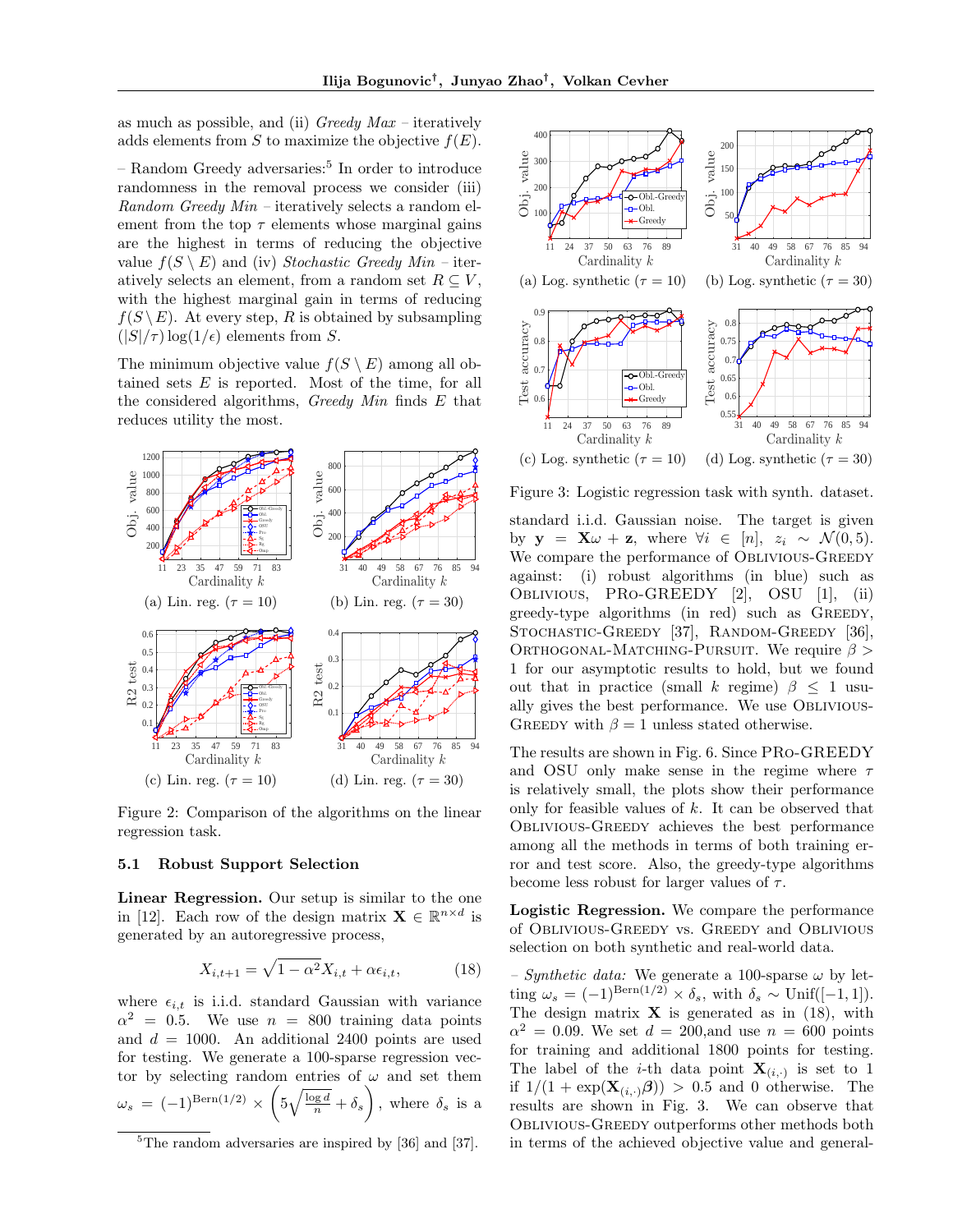ization error. We also note that the performance of GREEDY decays significantly when  $\tau$  increases.

– MNIST: We consider the 10-class logistic regression task on the MNIST [38] dataset. In this experiment, we set  $\beta = 0.5$  in OBLIVIOUS-GREEDY, and we sample 200 images for each digit for the training phase and 100 images of each for testing. The results are shown in Fig. 4. It can be observed that Oblivious-Greedy has a distinctive advantage over GREEDY and OBLIVIOUS, while when  $\tau$  increases the performance of Greedy decays significantly and more robust Oblivious starts to outperform it.



Figure 4: Logistic regression with MNIST dataset.

# 5.2 Robust Batch Bayesian Optimization via Variance Reduction

Setup. We conducted the following synthetic experiment. A design matrix X of size  $600 \times 20$  is obtained via the autoregressive process from (18). The function values at these points are generated from a GP with  $3/2$ -Mátern kernel [39] with both lengthscale and output variance set to 1.0. The samples of this function are corrupted by Gaussian noise,  $\sigma^2 = 1.0$ . Objective function used is the variance reduction (Eq. (17)). Finally, half of the points randomly chosen are selected in the set  $M$ , while the other half is used in the selection process. We use  $\beta = 0.5$  in our algorithm.

Results. In Figure 5 (a), (b), (c), the performance of all three algorithms is shown when  $\tau$  is fixed to 50. Different figures correspond to different  $\alpha$  values. We observe that when  $\alpha = 0.1$ , GREEDY outperforms Oblivious for most values of  $k$ , while Oblivious clearly outperforms GREEDY when  $\alpha = 0.2$ . For all presented values of  $\alpha$ , Oblivious-Greeny outper-



Figure 5: Comparison of the algorithms on the variance reduction task.

forms both Greedy and Oblivious selection. For larger values of  $\alpha$ , the correlation between the points becomes small and consequently so do the objective values. In such cases, all three algorithms perform similarly. In Figure 5 (d), we show how the performance of all three algorithms decreases as the number of removals increases. When the number of removals is small both GREEDY and our algorithm perform similarly, while as the number of removals increases the performance of GREEDY drops more rapidly.

# 6 Conclusion

We have presented a new algorithm OBLIVIOUS-Greedy that achieves constant-factor approximation guarantees for the robust maximization of monotone non-submodular objectives. The theoretical guarantees hold for general  $\tau = ck$  for some  $c \in (0, 1)$ , which resolves the important question posed in [1, 2]. We have also obtained the first robust guarantees for robust support selection objective. In various experiments, we have demonstrated the robust performance of Oblivious-Greedy by showing that it outperforms both Oblivious selection and Greedy, and hence achieves the best of both worlds.

#### Acknowledgement

The authors would like to thank Jonathan Scarlett and Slobodan Mitrović for useful discussions. This work was done during JZ's summer internship at LIONS, EPFL. IB and VC's work was supported in part by the European Research Council (ERC) under the European Union's Horizon 2020 research and innovation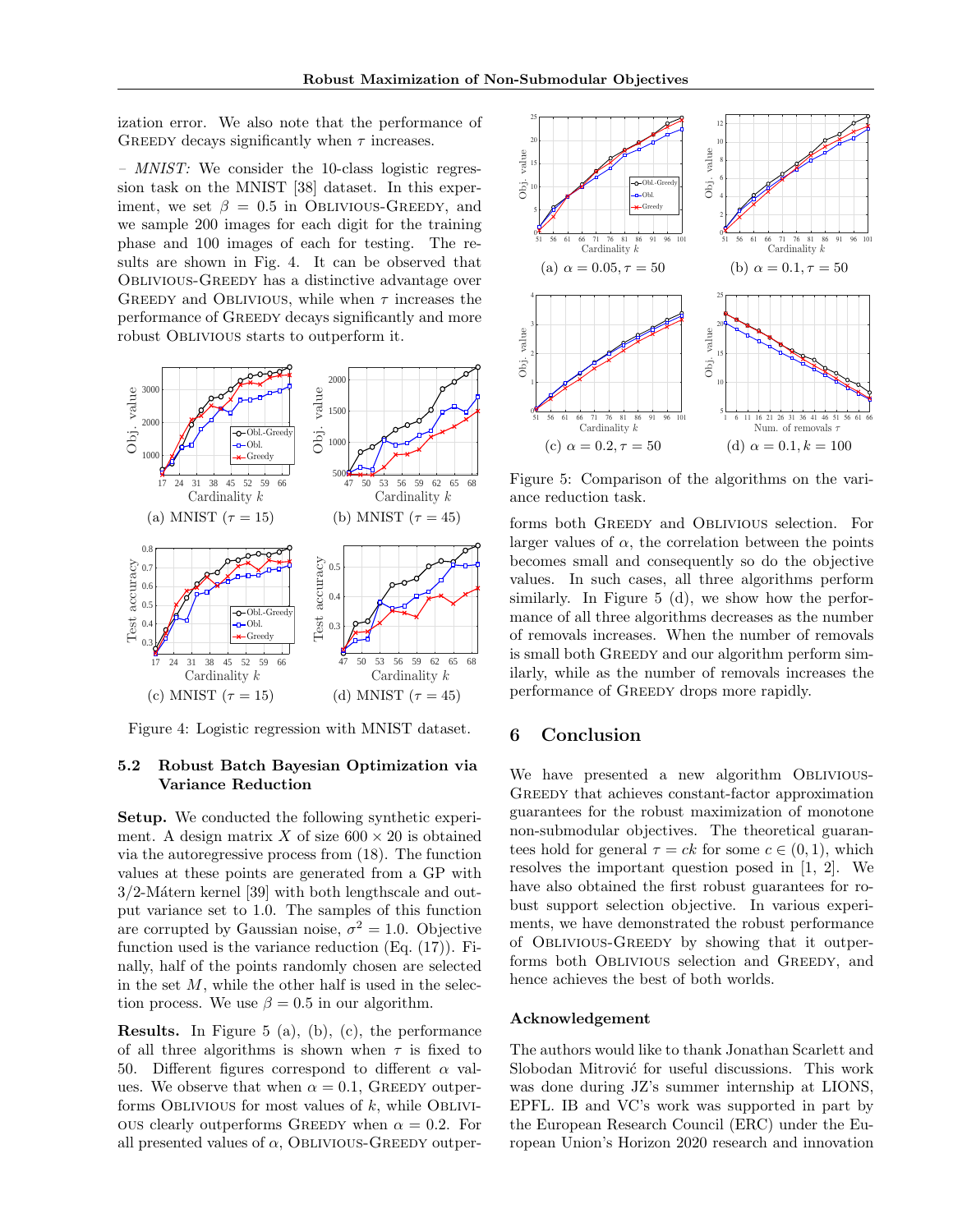program (grant agreement number 725594), in part by the Swiss National Science Foundation (SNF), project 407540 167319/1, in part by the NCCR MARVEL, funded by the Swiss National Science Foundation.

The previous version of this paper contained a proposition in Section 4.2 with bounds for inverse curvature and curvature parameters for the variance reduction objective. Its proof contained an error and is thus omitted from this paper version. We would like to thank Marwa el Halabi from MIT for pointing this out.

# References

- [1] J. B. Orlin, A. S. Schulz, and R. Udwani, "Robust monotone submodular function maximization," in Int. Conf. on Integer Programming and Combinatorial Opt. (IPCO), Springer, 2016.
- [2] I. Bogunovic, S. Mitrović, J. Scarlett, and V. Cevher, "Robust submodular maximization: A non-uniform partitioning approach," in *Int. Conf.* on Machine Learning (ICML), August 2017.
- [3] A. Globerson and S. Roweis, "Nightmare at test time: robust learning by feature deletion," in Int. Conf. Machine Learning (ICML), 2006.
- [4] G. L. Nemhauser, L. A. Wolsey, and M. L. Fisher, "An analysis of approximations for maximizing submodular set functions—i," Mathematical Programming, vol. 14, no. 1, pp. 265–294, 1978.
- [5] M. Conforti and G. Cornuéjols, "Submodular set functions, matroids and the greedy algorithm: tight worst-case bounds and some generalizations of the rado-edmonds theorem," Discrete applied mathematics, vol. 7, no. 3, pp. 251–274, 1984.
- [6] J. Vondrák, "Submodularity and curvature: The optimal algorithm (combinatorial optimization and discrete algorithms)," Kokyuroku Bessatsu, p. 23:253–266, 2010.
- [7] R. K. Iyer, S. Jegelka, and J. A. Bilmes, "Curvature and optimal algorithms for learning and minimizing submodular functions," in Adv. Neur. Inf. Proc. Sys. (NIPS), pp. 2742–2750, 2013.
- [8] A. Das and D. Kempe, "Submodular meets spectral: Greedy algorithms for subset selection, sparse approximation and dictionary selection," in Proc. of Int. Conf. on Machine Learning, ICML, pp. 1057–1064, 2011.
- [9] A. A. Bian, J. Buhmann, A. Krause, and S. Tschiatschek, "Guarantees for greedy maximization of non-submodular functions with applications," in

Proc. Int. Conf. on Machine Learning (ICML), August 2017.

- [10] A. Krause, H. B. McMahan, C. Guestrin, and A. Gupta, "Robust submodular observation selection," Journal of Machine Learning Research, vol. 9, no. Dec, pp. 2761–2801, 2008.
- [11] V. Cevher and A. Krause, "Greedy dictionary selection for sparse representation," IEEE Journal of Selected Topics in Signal Processing, vol. 5, no. 5, pp. 979–988, 2011.
- [12] R. Khanna, E. Elenberg, A. G. Dimakis, S. Negahban, and J. Ghosh, "Scalable greedy feature selection via weak submodularity," in Proc. of Int. Conf. on Artificial Intelligence and Statistics, AISTATS, pp. 1560–1568, 2017.
- [13] E. J. Candes, J. K. Romberg, and T. Tao, "Stable signal recovery from incomplete and inaccurate measurements," Communications on pure and applied mathematics, vol. 59, no. 8, pp. 1207–1223, 2006.
- [14] P. Jain, A. Tewari, and P. Kar, "On iterative hard thresholding methods for high-dimensional mestimation," in Adv. Neur. Inf. Proc. Sys. (NIPS), pp. 685–693, 2014.
- [15] J. Altschuler, A. Bhaskara, G. Fu, V. Mirrokni, A. Rostamizadeh, and M. Zadimoghaddam, "Greedy column subset selection: New bounds and distributed algorithms," in Int. Conf. on Machine Learning (ICML), pp. 2539–2548, 2016.
- [16] E. R. Elenberg, R. Khanna, A. G. Dimakis, and S. Negahban, "Restricted strong convexity implies weak submodularity," CoRR, vol. abs/1612.00804, 2016.
- [17] S. Mitrovic, I. Bogunovic, A. Norouzi-Fard, J. M. Tarnawski, and V. Cevher, "Streaming robust submodular maximization: A partitioned thresholding approach," in Adv. Neur. Inf. Proc. Sys. (NIPS), pp. 4560–4569, 2017.
- [18] B. Mirzasoleiman, A. Karbasi, and A. Krause, "Deletion-robust submodular maximization: Data summarization with "the right to be forgotten"," in Int. Conf. Mach. Learn. (ICML), pp. 2449–2458, 2017.
- [19] E. Kazemi, M. Zadimoghaddam, and A. Karbasi, "Deletion-robust submodular maximization at scale," arXiv preprint arXiv:1711.07112, 2017.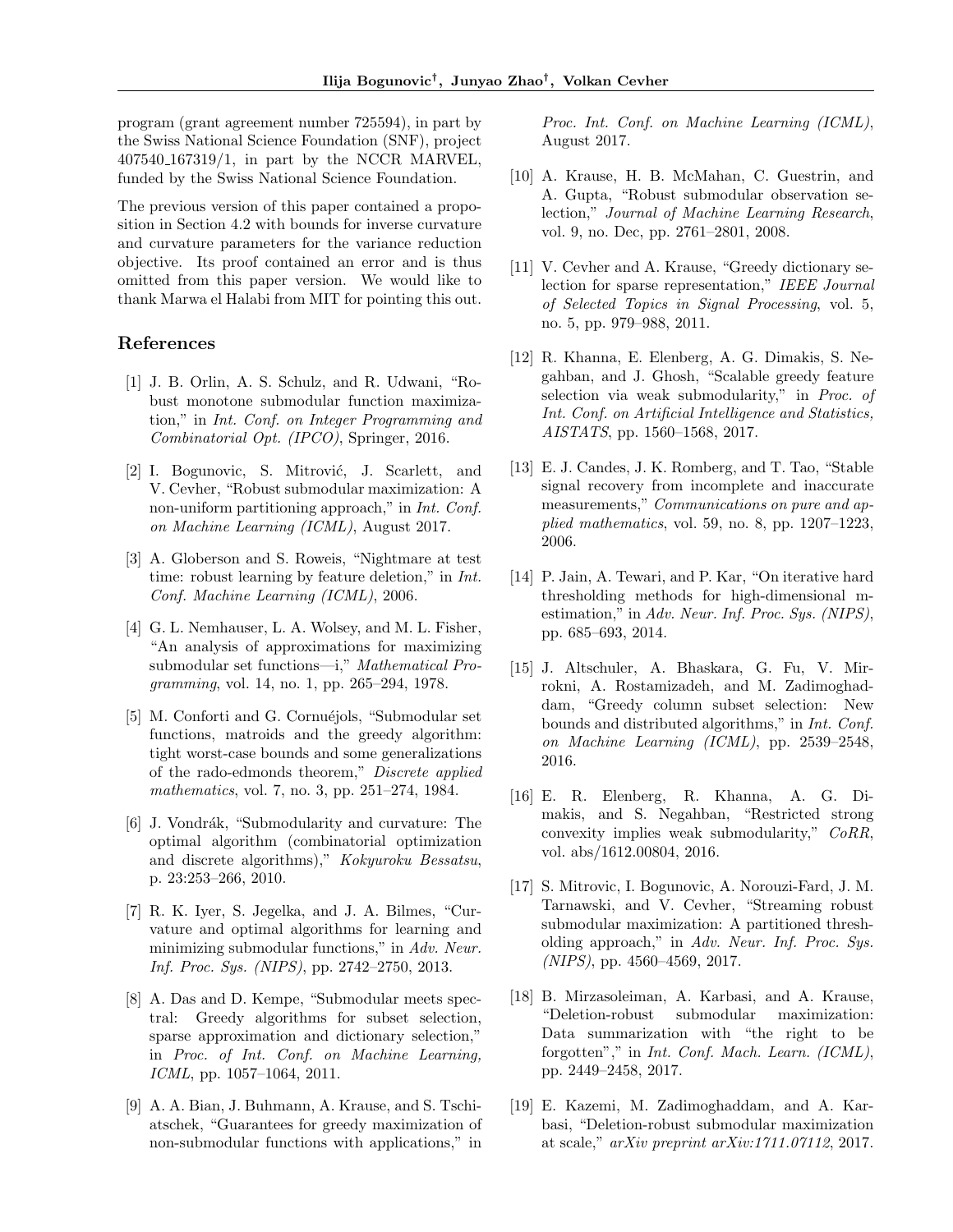- [20] T. Powers, J. Bilmes, S. Wisdom, D. W. Krout, and L. Atlas, "Constrained robust submodular optimization." NIPS OPT2016 workshop, 2016.
- [21] X. He and D. Kempe, "Robust influence maximization," in Int. Conf. Knowledge Discovery and Data Mining (KDD), pp. 885–894, 2016.
- [22] W. Chen, T. Lin, Z. Tan, M. Zhao, and X. Zhou, "Robust influence maximization," arXiv preprint arXiv:1601.06551, 2016.
- [23] M. Staib and S. Jegelka, "Robust budget allocation via continuous submodular functions," in Proc. of Int. Conf. on Machine Learning (ICML), pp. 3230–3240, 2017.
- [24] A. Hassidim and Y. Singer, "Submodular optimization under noise," in Proc. of Conf. on Learning Theory, COLT, pp. 1069–1122, 2017.
- [25] R. Udwani, "Multi-objective maximization of monotone submodular functions with cardinality constraint," arXiv preprint arXiv:1711.06428, 2017.
- [26] B. Wilder, "Equilibrium computation for zero sum games with submodular structure,"  $arXiv$ preprint arXiv:1710.00996, 2017.
- [27] N. Anari, N. Haghtalab, S. Pokutta, M. Singh, A. Torrico, et al., "Robust submodular maximization: Offline and online algorithms,"  $arXiv$ preprint arXiv:1710.04740, 2017.
- [28] R. S. Chen, B. Lucier, Y. Singer, and V. Syrgkanis, "Robust optimization for non-convex objectives," in Adv. in Neur. Inf. Proc. Sys., pp. 4708– 4717, 2017.
- [29] T. Desautels, A. Krause, and J. W. Burdick, "Parallelizing exploration-exploitation tradeoffs in gaussian process bandit optimization," The Journal of Machine Learning Research, vol. 15, no. 1, pp. 3873–3923, 2014.
- [30] J. González, Z. Dai, P. Hennig, and N. Lawrence, "Batch bayesian optimization via local penalization," in Artificial Intelligence and Statistics, pp. 648–657, 2016.
- [31] J. Azimi, A. Jalali, and X. Z. Fern, "Hybrid batch bayesian optimization," in Proc. of Int. Conf. on Machine Learning, ICML, 2012.
- [32] B. Shahriari, K. Swersky, Z. Wang, R. P. Adams, and N. de Freitas, "Taking the human out of the loop: A review of bayesian optimization," Proceedings of the IEEE, vol.  $104$ , no. 1, pp.  $148-175$ , 2016.
- [33] I. Bogunovic, J. Scarlett, A. Krause, and V. Cevher, "Truncated variance reduction: A unified approach to bayesian optimization and levelset estimation," in Adv. in Neur. Inf. Proc. Sys., pp. 1507–1515, 2016.
- [34] M. El Halabi and S. Jegelka, "Minimizing approximately submodular functions," arXiv preprint arXiv:1905.12145, 2019.
- [35] Z. Svitkina and L. Fleischer, "Submodular approximation: Sampling-based algorithms and lower bounds," SIAM Journal on Computing, vol. 40, no. 6, pp. 1715–1737, 2011.
- [36] N. Buchbinder, M. Feldman, J. S. Naor, and R. Schwartz, "Submodular maximization with cardinality constraints," in Proc. of ACM-SIAM symposium on Discrete algorithms, pp. 1433– 1452, Society for Industrial and Applied Mathematics, 2014.
- [37] B. Mirzasoleiman, A. Badanidiyuru, A. Karbasi, J. Vondrák, and A. Krause, "Lazier than lazy greedy," in Proc. Conf. Art. Intell. (AAAI), 2015.
- [38] Y. LeCun, L. Bottou, Y. Bengio, and P. Haffner, "Gradient-based learning applied to document recognition," *Proc. of the IEEE*, vol. 86, no. 11, pp. 2278–2324, 1998.
- [39] C. E. Rasmussen and C. K. Williams, *Gaussian* processes for machine learning, vol. 1. MIT press Cambridge, 2006.
- [40] K. B. Petersen, M. S. Pedersen, et al., "The matrix cookbook," Technical University of Denmark, vol. 7, p. 15, 2008.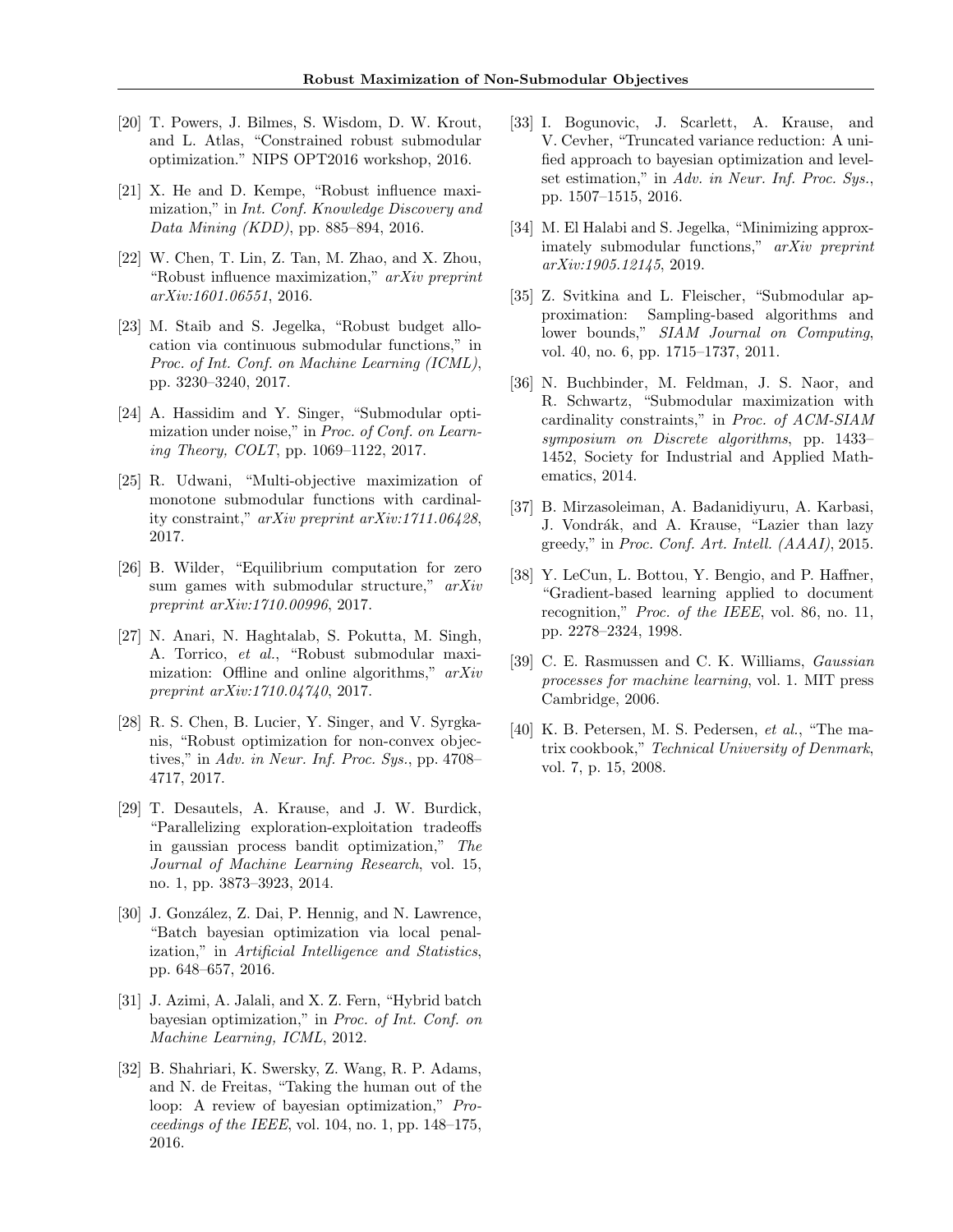# Appendix

# Robust Maximization of Non-Submodular Objectives

(Ilija Bogunovic† , Junyao Zhao† and Volkan Cevher, AISTATS 2018)

# A Organization of the Appendix

– Appendix B: Proofs from Section 2

– Appendix C: Proofs of the Main Result (Section 3)

– Appendix D: Proofs from Section 4

– Appendix E: Additional experiments

# B Proofs from Section 2

### B.1 Proof of Proposition 1

Proof. We prove the following relations:

•  $\nu \geq \gamma$ ,  $\check{\nu} \geq \check{\gamma}$ : By setting  $S = \emptyset$  in both Eq. (4) and Eq. (5), we obtain  $\forall S \subseteq V$ :

$$
\sum_{i \in S} f(\{i\}) \ge \gamma f(S),\tag{19}
$$

and

$$
f(S) \ge \tilde{\gamma} \sum_{i \in S} f(\{i\}).\tag{20}
$$

The result follows since, by definition of  $\nu$  and  $\check{\nu}$ , they are the largest scalars such that Eq. (19) and Eq. (20) hold, respectively.

•  $\gamma \geq 1 - \check{\alpha}, \check{\gamma} \geq 1 - \alpha$ :

Let  $S, \Omega \subseteq V$  be two arbitrary disjoint sets. We arbitrarily order elements of  $\Omega = \{e_1, \dots, e_{|\Omega|}\}\$  and we let  $\Omega_{j-1}$  denote the first j – 1 elements of  $\Omega$ . We also let  $\Omega_0$  be an empty set.

By the definition of  $\check{\alpha}$  (see Eq. (7)) we have:

$$
\sum_{j=1}^{|\Omega|} f(\{e_j\}|S) = \sum_{j=1}^{|\Omega|} f(\{e_j\}|S \cup \{e_j\} \setminus \{e_j\})
$$
  
\n
$$
\geq \sum_{j=1}^{|\Omega|} (1 - \check{\alpha}) f(\{e_j\}|S \cup \{e_j\} \setminus \{e_j\} \cup \Omega_{j-1})
$$
  
\n
$$
= (1 - \check{\alpha}) f(\Omega|S), \tag{21}
$$

where the last equality is obtained via telescoping sums. Similarly, by the definition of  $\alpha$  (see Eq. (6)) we have:

$$
(1 - \alpha) \sum_{j=1}^{|\Omega|} f(\{e_j\}|S) = \sum_{j=1}^{|\Omega|} (1 - \alpha) f(\{e_j\}|S \cup \{e_j\} \setminus \{e_j\})
$$
  

$$
\leq \sum_{j=1}^{|\Omega|} f(\{e_j\}|S \cup \{e_j\} \setminus \{e_j\} \cup \Omega_{j-1})
$$
  

$$
= f(\Omega|S).
$$
 (22)

Because S and  $\Omega$  are arbitrary disjoint sets, and both  $\gamma$  and  $\tilde{\gamma}$  are the largest scalars such that for all disjoint sets  $S, \Omega \subseteq V$  the following holds  $\sum_{j=1}^{|\Omega|} f(\{e_j\}|S) \geq \gamma f(\Omega|S)$  and  $\check{\gamma} \sum_{j=1}^{|\Omega|} f(\{e_j\}|S) \leq f(\Omega|S)$ , it follows from Eq. (21) and Eq. (22), respectively, that  $\gamma \geq 1 - \alpha$  and  $\gamma \geq 1 - \alpha$ .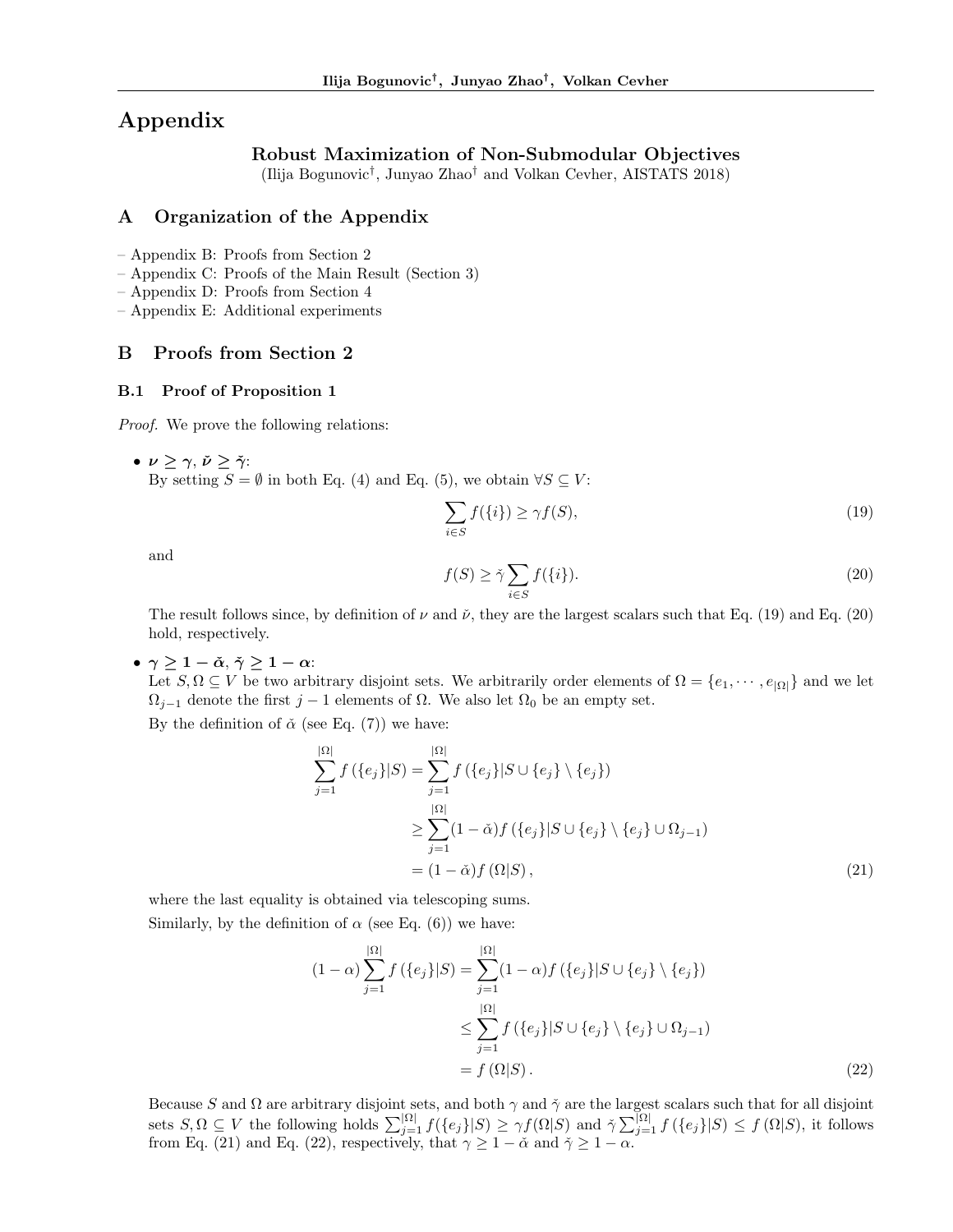#### B.2 Proof of Remark 1

*Proof.* Consider any set  $S \subseteq V$ , and A and B such that  $A \cup B = S$ ,  $A \cap B = \emptyset$ . We have

$$
\frac{f(A)+f(B)}{f(S)} \ge \frac{\check{\nu}\sum_{i\in A}f(\{i\})+\check{\nu}\sum_{i\in B}f(\{i\})}{f(S)} = \frac{\check{\nu}\sum_{i\in S}f(\{i\})}{f(S)} \ge \nu\check{\nu},
$$

where the first and second inequality follow by the definition of  $\nu$  and  $\check{\nu}$  (Eq. (8) and Eq. (9)), respectively. By the definition (see Eq. (10)),  $\theta$  is the largest scalar such that  $f(A) + f(B) \geq \theta f(S)$  holds, hence, it follows  $\theta > \nu \check{\nu}$ .  $\Box$ 

# C Proofs of the Main Result (Section 3)

#### C.1 Proof of Lemma 2

We reproduce the proof from [2] for the sake of completeness.

Proof.

$$
f(S \setminus E_S^*) = f(S) - f(S) + f(S \setminus E_S^*)
$$
  
=  $f(S_0 \cup S_1) + f(S \setminus E_0) - f(S \setminus E_0) - f(S) + f(S \setminus E_S^*)$   
=  $f(S_1) + f(S_0 | S_1) + f(S \setminus E_0) - f(S) - f(S \setminus E_0) + f(S \setminus E_S^*)$   
=  $f(S_1) + f(S_0 | (S \setminus S_0)) + f(S \setminus E_0) - f(E_0 \cup (S \setminus E_0)) - f(S \setminus E_0) + f(S \setminus E_S^*)$   
=  $f(S_1) + f(S_0 | (S \setminus S_0)) - f(E_0 | (S \setminus E_0)) - f(S \setminus E_0) + f(S \setminus E_S^*)$   
=  $f(S_1) + f(S_0 | (S \setminus S_0)) - f(E_0 | (S \setminus E_0)) - f(E_1 | S \setminus E_S^*)$   
=  $f(S_1) + f(S_0 | (S \setminus S_0)) - f(E_0 | (S \setminus E_0)) - f(E_1 | S \setminus E_S^*)$   
=  $f(S_1) - f(E_1 | S \setminus E_S^*) + f(S_0 | (S \setminus S_0)) - f(E_0 | (S \setminus E_0))$   
  $\geq (1 - \mu) f(S_1),$  (23)

where we used  $S = S_0 \cup S_1$ ,  $E_S^* = E_0 \cup E_1$ . and (23) follows from monotonicity, i.e.,  $f(S_0 | (S \setminus S_0)) - f(E_0 | (S \setminus S_1))$  $E_0$ ))  $\geq 0$  (due to  $E_0 \subseteq S_0$  and  $S \setminus S_0 \subseteq S \setminus E_0$ ), along with the definition of  $\mu$ .  $\Box$ 

#### C.2 Proof of Lemma 3

*Proof.* We start by defining  $S'_0 := \text{OPT}_{(k-\tau,V \setminus E_0)} \cap (S_0 \setminus E_0)$  and  $X := \text{OPT}_{(k-\tau,V \setminus E_0)} \setminus S'_0$ .

$$
f(S_0 \setminus E_0) + f(\text{OPT}_{(k-\tau,V \setminus S_0)}) \ge f(S'_0) + f(X)
$$
\n(24)

$$
\geq \theta f(\text{OPT}_{(k-\tau,V\setminus E_0)})\tag{25}
$$

$$
\geq \theta f(\text{OPT}_{(k-\tau,V\setminus E^*_S)}),\tag{26}
$$

where (24) follows from monotonicity as  $S'_0 \subseteq (S_0 \setminus E_0)$  and  $(V \setminus S_0) \subseteq (V \setminus E_0)$ . Eq. (25) follows from the fact that  $OPT_{(k-\tau,V \setminus E_0)} = S'_0 \cup X$  and the bipartite subadditive property (10). The final equation follows from the definition of the optimal solution and the fact that  $E_S^* = E_0 \cup E_1$ .

By rearranging and noting that  $f(S \setminus E_S^*) \ge f(S_0 \setminus E_0)$  due to  $(S_0 \setminus E_0) \subseteq (S \setminus E_S^*)$  and monotonicity, we obtain

$$
f(S \setminus E_S^*) \ge \theta f(\text{OPT}_{(k-\tau,V \setminus E_S^*)}) - f(\text{OPT}_{(k-\tau,V \setminus S_0)}).
$$

 $\Box$ 

### C.3 Proof of Theorem 1

Before proving the theorem we outline the following auxiliary lemma: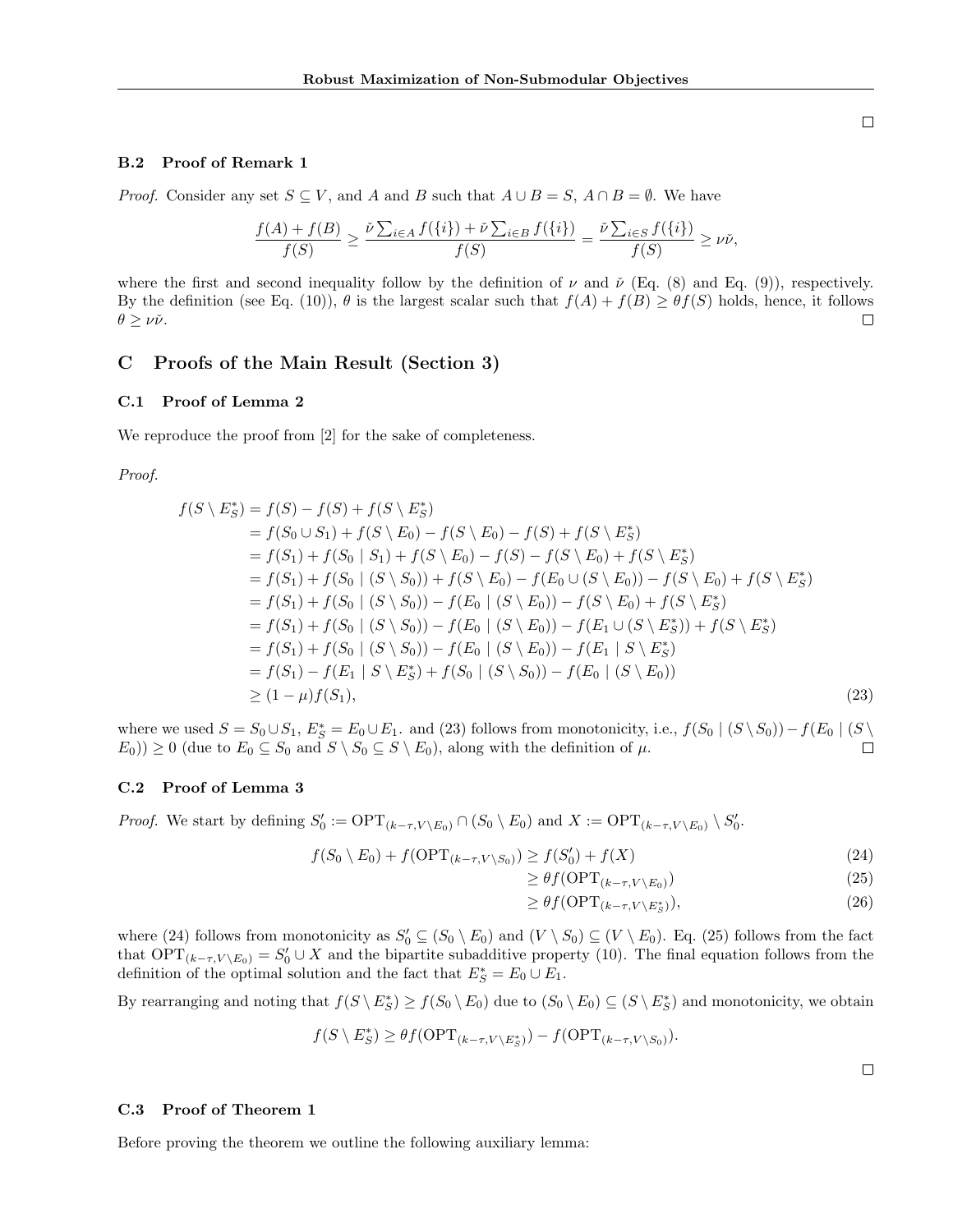**Lemma 5** (Lemma D.2 in [2]). For any set function f, sets A, B, and constant  $\alpha > 0$ , we have

$$
\max\{\alpha f(A), \beta f(B) - f(A)\} \ge \left(\frac{\alpha}{1+\alpha}\right) \beta f(B). \tag{27}
$$

Next, we prove the main theorem.

*Proof.* First we note that  $\beta$  should be chosen such that the following condition holds  $|S_0| = |\beta \tau| \leq k$ . When  $\tau = \lceil ck \rceil$  for  $c \in (0, 1)$  and  $k \to \infty$  the condition  $\beta < \frac{1}{c}$  suffices.

We consider two cases, when  $\mu = 0$  and  $\mu \neq 0$ . When  $\mu = 0$ , from Lemma 2 we have

$$
f(S \setminus E_S^*) \ge f(S_1) \tag{28}
$$

On the other hand, when  $\mu \neq 0$ , by Lemma 2 and 4 we have

$$
f(S \setminus E_S^*) \ge \max\{(1 - \mu)f(S_1), (\beta - 1)\check{\nu}(1 - \check{\alpha})\mu f(S_1)\}\
$$
  

$$
\ge \frac{(\beta - 1)\check{\nu}(1 - \check{\alpha})}{1 + (\beta - 1)\check{\nu}(1 - \check{\alpha})}f(S_1).
$$
 (29)

By denoting  $P := \frac{(\beta-1)\tilde{\nu}(1-\tilde{\alpha})}{1+(\beta-1)\tilde{\nu}(1-\tilde{\alpha})}$  we observe that  $P \in [0,1)$  once  $\beta \geq 1$ . Hence, by setting  $\beta \geq 1$  and taking the minimum between two bounds in Eq. (29) and Eq. (28) we conclude that Eq. (29) holds for any  $\mu \in [0,1]$ .

By combining Eq. (29) with Lemma 1 we obtain

$$
f(S \setminus E_S^*) \ge P\left(1 - e^{-\gamma \frac{k - \lceil \beta \tau \rceil}{k - \tau}}\right) f(\text{OPT}_{(k - \tau, V \setminus S_0)}).
$$
\n(30)

By further combining this with Lemma 3 we have

$$
f(S \setminus E_S^*) \ge \max\{\theta f(\text{OPT}_{(k-\tau,V \setminus E_S^*)}) - f(\text{OPT}_{(k-\tau,V \setminus S_0)}), P\left(1 - e^{-\gamma \frac{k - \lceil \beta \tau \rceil}{k-\tau}}\right) f(\text{OPT}_{(k-\tau,V \setminus S_0)})\}
$$
  
\n
$$
\ge \theta \frac{P\left(1 - e^{-\gamma \frac{k - \lceil \beta \tau \rceil}{k-\tau}}\right)}{1 + P\left(1 - e^{-\gamma \frac{k - \lceil \beta \tau \rceil}{k-\tau}}\right)} f(\text{OPT}_{(k-\tau,V \setminus E_S^*)})
$$
\n(31)

where the second inequality follows from Lemma 5. By plugging in  $\tau = [ck]$  we further obtain

$$
f(S \setminus E_S^*) \ge \theta \frac{P\left(1 - e^{-\gamma \frac{k - \beta \lceil ck \rceil - 1}{(1 - c)k}}\right)}{1 + P\left(1 - e^{-\gamma \frac{k - \beta \lceil ck \rceil - 1}{(1 - c)k}}\right)} f(\text{OPT}_{(k - \tau, V \setminus E_S^*)})
$$

$$
\ge \theta \frac{P\left(1 - e^{-\gamma \frac{1 - \beta c - \frac{1}{k} - \frac{\beta}{k}}{1 - c}}\right)}{1 + P\left(1 - e^{-\gamma \frac{1 - \beta c - \frac{1}{k} - \frac{\beta}{k}}{1 - c}}\right)} f(\text{OPT}_{(k - \tau, V \setminus E_S^*)})
$$

$$
\xrightarrow[k \to \infty]{} \frac{\theta P\left(1 - e^{-\gamma \frac{1 - \beta c}{1 - c}}\right)}{1 + P\left(1 - e^{-\gamma \frac{1 - \beta c}{1 - c}}\right)} f(\text{OPT}_{(k - \tau, V \setminus E_S^*)}).
$$

Finally, Remark 2 follows from Eq. (30) when  $\tau \in o\left(\frac{k}{\beta}\right)$  and  $\beta \ge \log k$  (note that the condition  $|S_0| = \lceil \beta \tau \rceil \le k$ is thus satisfied), as  $k \to \infty$ , we have both  $\frac{k-\lceil \beta\tau \rceil}{k-\tau} \to 1$  and  $P = \frac{(\beta-1)\check{\nu}(1-\check{\alpha})}{1+(\beta-1)\check{\nu}(1-\check{\alpha})} \to 1$ , when  $\check{\nu} \in (0,1]$  and  $\check{\alpha} \in [0, 1).$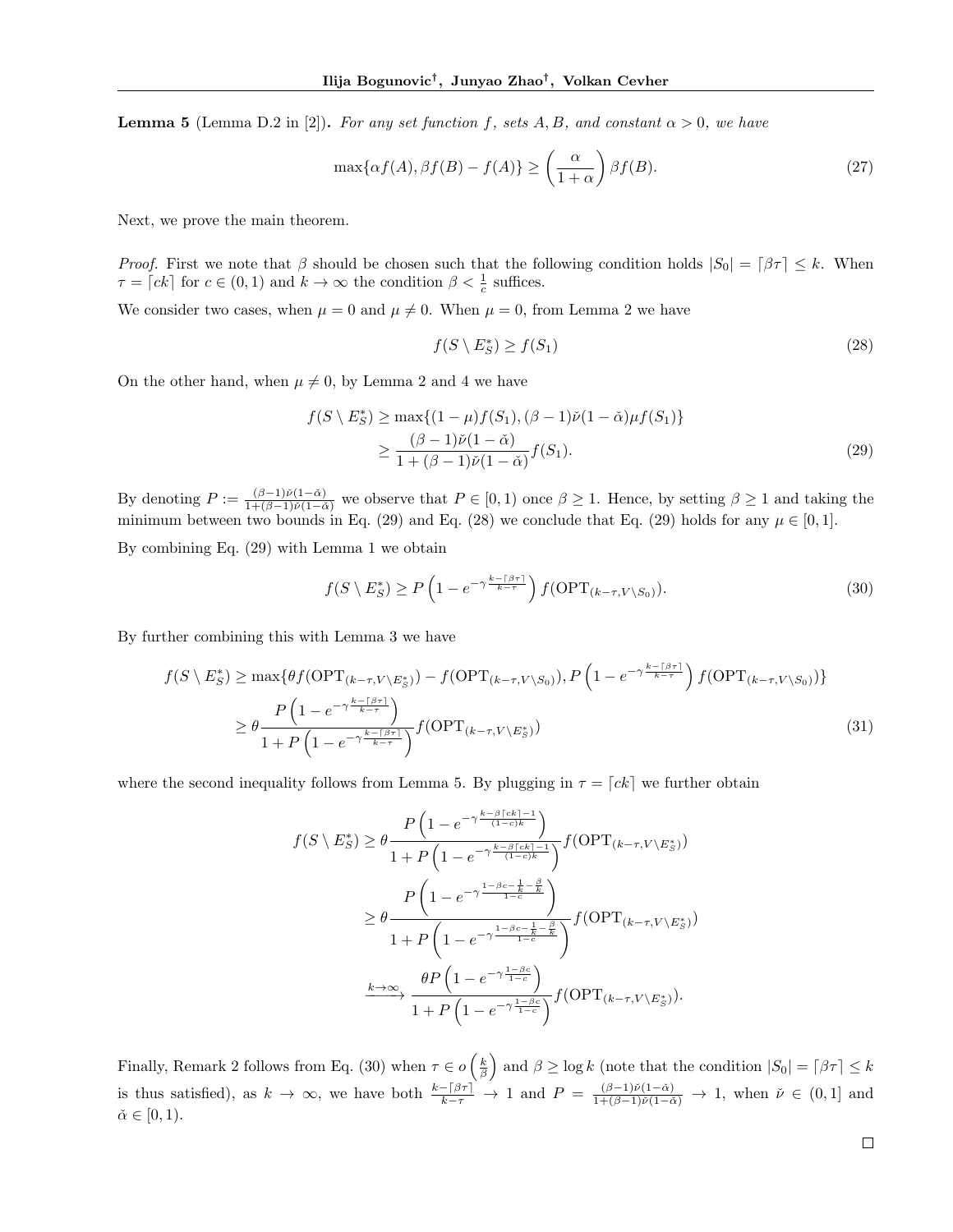#### C.4 Proof of Corollary 1

To prove this result we need the following two lemmas that can be thought of as the alternative to Lemma 2 and 4.

**Lemma 6.** Let  $\mu' \in [0,1]$  be a constant such that  $f(E_1) = \mu' f(S_1)$  holds. Consider  $f(\cdot)$  with bipartite subadditivity ratio  $\theta \in [0, 1]$  defined in Eq. (4). Then

$$
f(S \setminus E_S^*) \ge (\theta - \mu')f(S_1). \tag{32}
$$

*Proof.* By the definition of  $\theta$ ,  $f(S_1 \setminus E_1) + f(E_1) \geq \theta f(S_1)$ . Hence,

$$
f(S \setminus E_S^*) \ge f(S_1 \setminus E_1)
$$
  
\n
$$
\ge \theta f(S_1) - f(E_1)
$$
  
\n
$$
= (\theta - \mu') f(S_1).
$$

 $\Box$ 

**Lemma 7.** Let  $\beta$  be a constant such that  $|S_0| = \beta \tau$  and  $|S_0| \leq k$ , and let  $\check{\nu}, \nu \in [0, 1]$  be superadditivity and subadditivity ratio (Eq.  $(9)$  and Eq.  $(8)$ , respectively). Finally, let  $\mu'$  be a constant defined as in Lemma 6. Then,

$$
f(S \setminus E_S^*) \ge (\beta - 1)\check{\nu}\nu\mu'f(S_1). \tag{33}
$$

Proof. The proof follows that of Lemma 4, with two modifications. In Eq. (34) we used the subadditive property of  $f(\cdot)$ , and Eq. (35) follows by the definition of  $\mu'$ .

$$
f(S \setminus E_S^*) \ge f(S_0 \setminus E_0)
$$
  
\n
$$
\ge \check{\nu} \sum_{e_i \in S_0 \setminus E_0} f(\{e_i\})
$$
  
\n
$$
\ge \frac{|S_0 \setminus E_0|}{|E_1|} \check{\nu} \sum_{e_i \in E_1} f(\{e_i\})
$$
  
\n
$$
\ge \frac{(\beta - 1)\tau}{\tau} \check{\nu} \sum_{e_i \in E_1} f(\{e_i\})
$$
  
\n
$$
\ge (\beta - 1) \check{\nu} \nu f(E_1)
$$
  
\n
$$
= (\beta - 1) \check{\nu} \nu \mu' f(S_1).
$$
\n(34)

 $\Box$ 

Next we prove the main corollary. The proof follows the steps of the proof from Appendix C.3, except that here we make use of Lemma 6 and 7.

*Proof.* We consider two cases, when  $\mu' = 0$  and  $\mu' \neq 0$ . When  $\mu' = 0$ , from Lemma 6 we have

$$
f(S \setminus E_S^*) \ge \theta f(S_1).
$$

On the other hand, when  $\mu' \neq 0$ , by Lemma 6 and 7 we have

$$
f(S \setminus E_S^*) \ge \max\{(\theta - \mu')f(S_1), (\beta - 1)\check{\nu}\nu\mu'f(S_1)\}\
$$
  

$$
\ge \theta \frac{(\beta - 1)\check{\nu}\nu}{1 + (\beta - 1)\check{\nu}\nu}f(S_1).
$$
 (36)

By denoting  $P := \frac{(\beta-1)\check{\nu}\nu}{1+(\beta-1)\check{\nu}}$  $\frac{(\beta-1)\nu}{1+(\beta-1)\nu}$  and observing that  $P \in [0,1)$  once  $\beta \geq 1$ , we conclude that Eq. (36) holds for any  $\mu' \in [0, 1]$  once  $\beta \geq 1$ .

By combining Eq. (36) with Lemma 1 we obtain

$$
f(S \setminus E_S^*) \ge \theta P \left( 1 - e^{-\gamma \frac{k - \lceil \beta \tau \rceil}{k - \tau}} \right) f(\text{OPT}_{(k - \tau, V \setminus S_0)}).
$$
\n(37)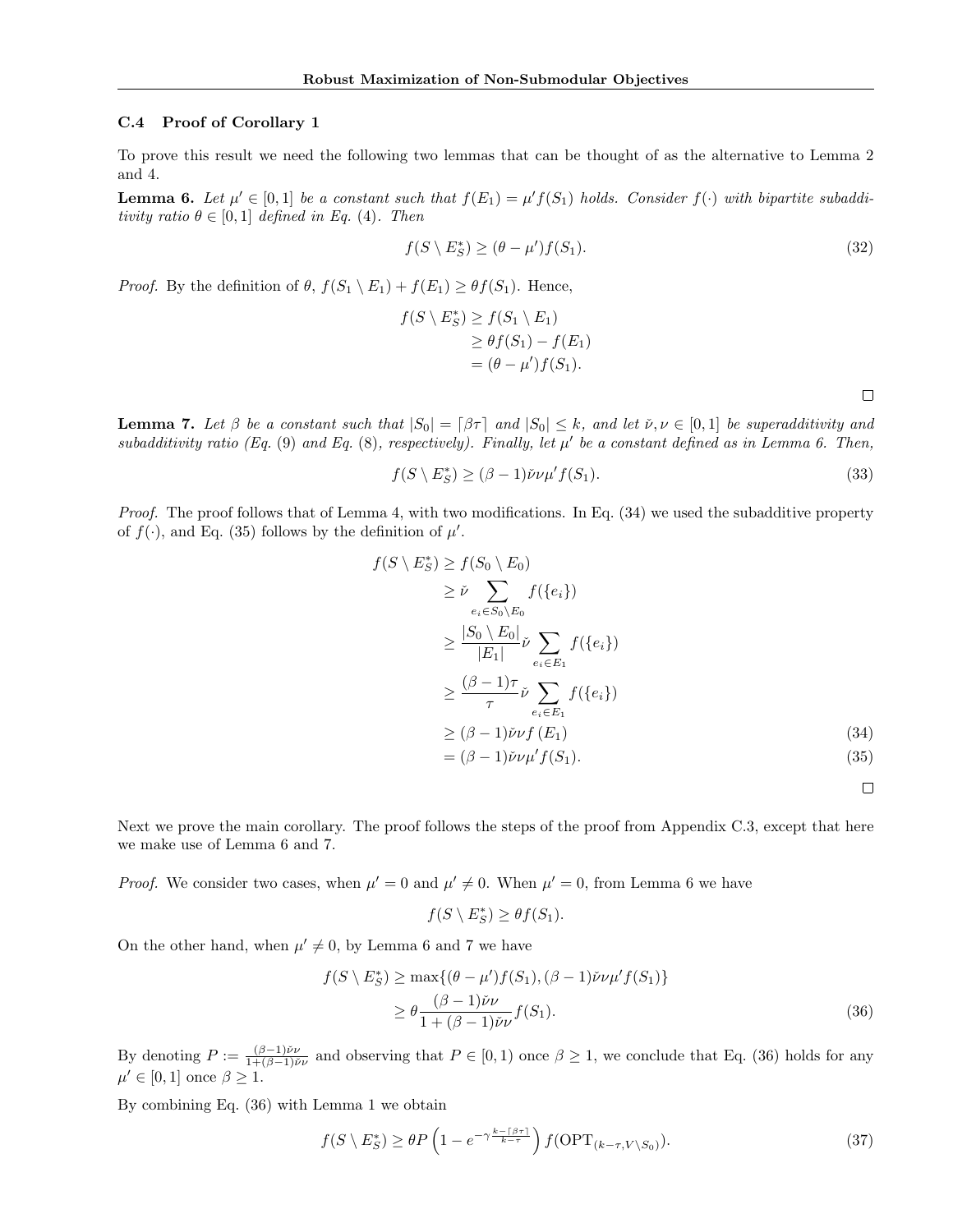By further combining this with Lemma 3 we have

$$
f(S \setminus E_S^*) \ge \max\{\theta f(\text{OPT}_{(k-\tau,V \setminus E_S^*)}) - f(\text{OPT}_{(k-\tau,V \setminus S_0)}), \theta P\left(1 - e^{-\gamma \frac{k - \lceil \beta \tau \rceil}{k-\tau}}\right) f(\text{OPT}_{(k-\tau,V \setminus S_0)})\}
$$
  

$$
\ge \frac{\theta^2 P\left(1 - e^{-\gamma \frac{k - \lceil \beta \tau \rceil}{k-\tau}}\right)}{1 + \theta P\left(1 - e^{-\gamma \frac{k - \lceil \beta \tau \rceil}{k-\tau}}\right)} f(\text{OPT}_{(k-\tau,V \setminus E_S^*)}),
$$
(38)

where the second inequality follows from Lemma 5. By plugging in  $\tau = [ck]$  in the last equation and by letting  $k \to \infty$  we arrive at:

$$
f(S \setminus E_S^*) \ge \frac{\theta^2 P\left(1 - e^{-\gamma \frac{1-\beta c}{1-c}}\right)}{1 + \theta P\left(1 - e^{-\gamma \frac{1-\beta c}{1-c}}\right)} f(\text{OPT}_{(k-\tau,V \setminus E_S^*)}).
$$

Finally, from Eq. (38), when  $\tau \in o\left(\frac{k}{\beta}\right)$  and  $\beta \ge \log k$ , as  $k \to \infty$ , we have both  $\frac{k - \beta \tau}{k - \tau} \to 1$  and  $P = \frac{(\beta - 1)\check{\nu}\nu}{1 + (\beta - 1)\check{\nu}\nu} \to$ 1 (when  $\nu, \check{\nu} \in (0, 1]$ ). It follows

$$
f(S \setminus E_S^*) \xrightarrow{k \to \infty} \frac{\theta^2 (1 - e^{-\gamma})}{1 + \theta (1 - e^{-\gamma})} f(\text{OPT}_{(k - \tau, V \setminus E_S^*)}).
$$

## D Proofs from Section 4

#### D.1 Proof of Proposition 2

*Proof.* The goal is to prove:  $\check{\gamma} \geq \frac{m}{L}$ .

Let  $S \subseteq [d]$  and  $\Omega \subseteq [d]$  be any two disjoint sets, and for any set  $A \subseteq [d]$  let  $\mathbf{x}^{(A)} = \arg \max_{\text{supp}(\mathbf{x}) \subseteq A, \mathbf{x} \in \mathcal{X}} l(\mathbf{x})$ . Moreover, for  $B \subseteq [d]$  let  $\mathbf{x}_{B}^{(A)}$  denote those coordinates of vector  $\mathbf{x}^{(A)}$  that correspond to the indices in B. We proceed by upper bounding the denominator and lower bounding the numerator in (5). By definition of  $\mathbf{x}^{(S)}$ 

and strong concavity of  $l(\cdot)$ ,

$$
l(\mathbf{x}^{(S \cup \{i\})}) - l(\mathbf{x}^{(S)}) \leq \langle \nabla l(\mathbf{x}^{(S)}), \mathbf{x}^{(S \cup \{i\})} - \mathbf{x}^{(S)} \rangle - \frac{m}{2} ||\mathbf{x}^{(S \cup \{i\})} - \mathbf{x}^{(S)}||^2
$$
  

$$
\leq \max_{\mathbf{v}: \mathbf{v}_{(S \cup \{i\})^c = 0}} \langle \nabla l(\mathbf{x}^{(S)}), \mathbf{v} - \mathbf{x}^{(S)} \rangle - \frac{m}{2} ||\mathbf{v} - \mathbf{x}^{(S)}||^2
$$
  

$$
= \frac{1}{2m} ||\nabla l(\mathbf{x}^{(S)})_i||^2
$$

where the last equality follows by plugging in the maximizer  $\mathbf{v} = \mathbf{x}^{(S)} + \frac{1}{m} \nabla l(\mathbf{x}^{(S)})_i$ . Hence,

$$
\sum_{i\in\Omega}\left(l(\mathbf{x}^{(S\cup\{i\})})-l(\mathbf{x}^{(S)})\right)\leq \sum_{i\in\Omega}\frac{1}{2m}\left\|\nabla l(\mathbf{x}^{(S)})_i\right\|^2=\frac{1}{2m}\left\|\nabla l(\mathbf{x}^{(S)})_{{\Omega}}\right\|^2.
$$

On the other hand, from the definition of  $\mathbf{x}^{(S\cup\Omega)}$  and due to smoothness of  $l(\cdot)$  we have

$$
l(\mathbf{x}^{(S\cup\Omega)}) - l(\mathbf{x}^{(S)}) \ge l(\mathbf{x}^{(S)} + \frac{1}{L}\nabla l(\mathbf{x}^{(S)})_{\Omega}) - l(\mathbf{x}^{(S)})
$$
  
\n
$$
\ge \langle \nabla l(\mathbf{x}^{(S)}), \frac{1}{L}\nabla l(\mathbf{x}^{(S)})_{\Omega} \rangle - \frac{L}{2} \left\| \frac{1}{L}\nabla l(\mathbf{x}^{(S)})_{\Omega} \right\|^2
$$
  
\n
$$
= \frac{1}{2L} \left\| l(\mathbf{x}^{(S)})_{\Omega} \right\|^2.
$$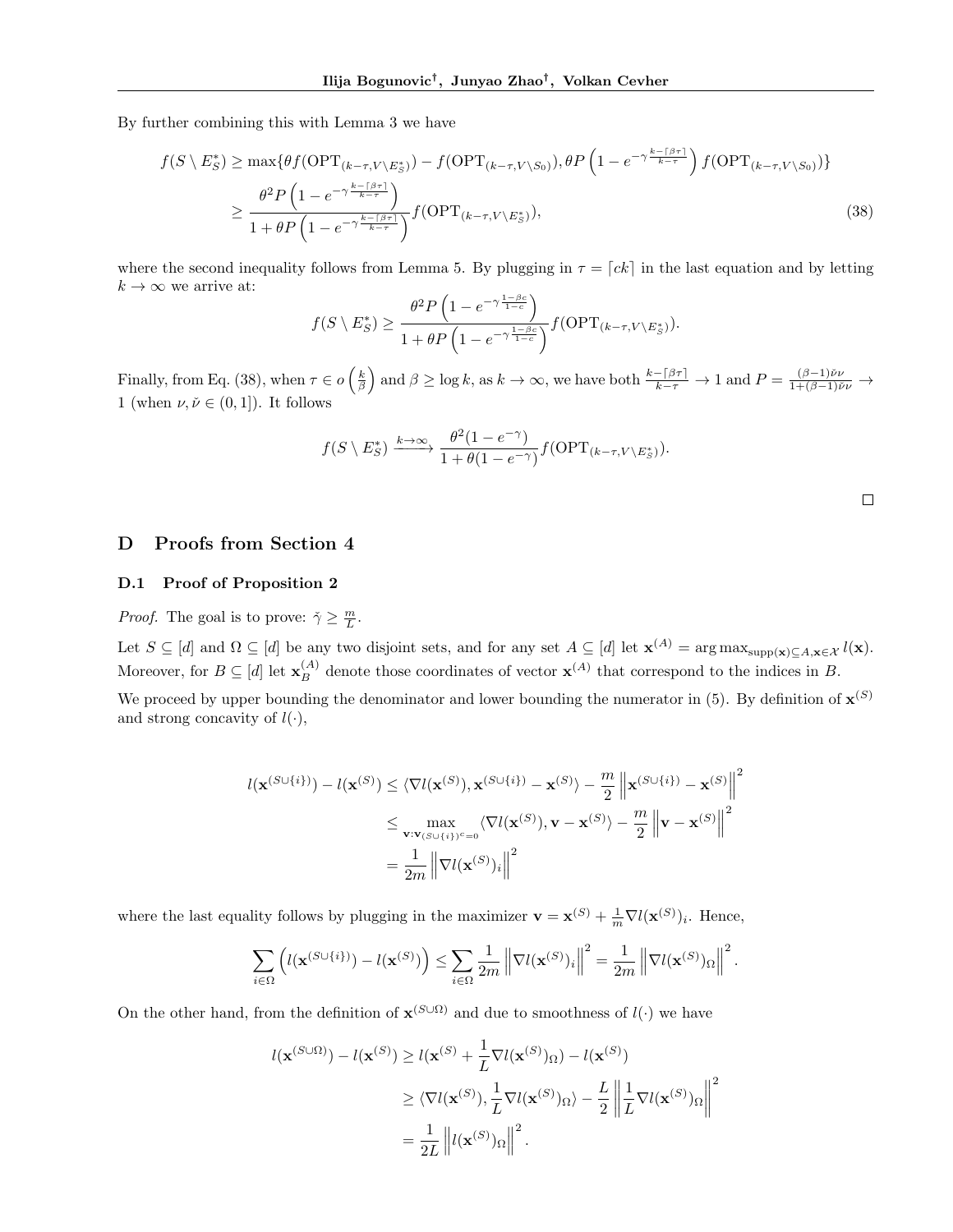It follows that

$$
\frac{l(\mathbf{x}^{(S\cup\Omega)}) - l(\mathbf{x}^{(S)})}{\sum_{i\in\Omega} \left(l(\mathbf{x}^{(S\cup\{i\})}) - l(\mathbf{x}^{(S)})\right)} \geq \frac{m}{L}, \quad \forall \text{ disjoint } S, \Omega \subseteq [d]
$$

We finish the proof by noting that  $\check{\gamma}$  is the largest constant for the above statement to hold.

D.2 Variance Reduction in GPs

#### D.2.1 Non-submodularity of Variance Reduction

The goal of this section is to show that the GP variance reduction objective is not submodular in general. Consider the following PSD kernel matrix:

$$
\mathbf{K} = \begin{bmatrix} 1 & \sqrt{1 - z^2} & 0 \\ \sqrt{1 - z^2} & 1 & z^2 \\ 0 & z^2 & 1 \end{bmatrix}.
$$

We consider a single  $x = \{3\}$  (i.e. M is a singleton) that corresponds to the third data point. The objective is as follows:

$$
F(i|S) = \sigma_{\{3\}|S}^2 - \sigma_{\{3\}|S\cup i}^2.
$$

The submodular property implies  $F({1}) \ge F({1}||{2})$ . We have:

$$
F({1}) = \sigma_{\{3\}}^2 - \sigma_{\{3\}\{1\}}^2
$$
  
= 1 - K({3}, {3}) - K({3}, {1}) (K({1}, {1}) + \sigma^2)^{-1} K({1}, {3})  
= 1 - 1 + 0 = 0,

and

$$
F({2}) = \sigma_{\{3\}}^2 - \sigma_{\{3\}\{2\}}^2
$$
  
= 1 - K({3}, {3}) - K({3}, {2}) (K({2}, {2}) + \sigma^2)^{-1} K({2}, {3})  
= 1 - (1 - z^2(1 + \sigma^2)^{-1}z^2) = \frac{z^4}{1 + \sigma^2},

and

$$
F(\{1,2\}) = \sigma_{\{3\}}^2 - \sigma_{\{3\}\{\{1,2\}}^2
$$
  
= 1 - K({3}, {3}) + [K({3}, {1}), K({3}, {2})]  $\left[ \begin{matrix} 1+\sigma^2, K({2}, {1}) \\ K({1}, {2}), 1+\sigma^2 \end{matrix} \right]^{-1} \left[ \begin{matrix} K({1}, {3}) \\ K({2}, {3}) \end{matrix} \right]$   
= 1 - 1 + [0, z<sup>2</sup>]  $\left[ \begin{matrix} 1+\sigma^2, \sqrt{1-z^2} \\ \sqrt{1-z^2}, 1+\sigma^2 \end{matrix} \right]^{-1} \left[ \begin{matrix} 0 \\ z^2 \end{matrix} \right]$   
=  $\frac{z^4(1+\sigma^2)}{(1+\sigma^2)^2 - (1-z^2)}$ .

We obtain,

$$
F({1}|{2}) = F({1,2}) - F({2})
$$
  
= 
$$
\frac{z^4}{(1+\sigma^2) - (1-z^2)(1+\sigma^2)^{-1}} - \frac{z^4}{1+\sigma^2}.
$$

When  $z \in (0,1)$ ,  $F({1}|\{2\})$  is strictly greater than 0, and hence greater than  $F({1})$ . This is in contradiction with the submodular property which implies  $F({1}) \ge F({1}||{2}).$ 

 $\Box$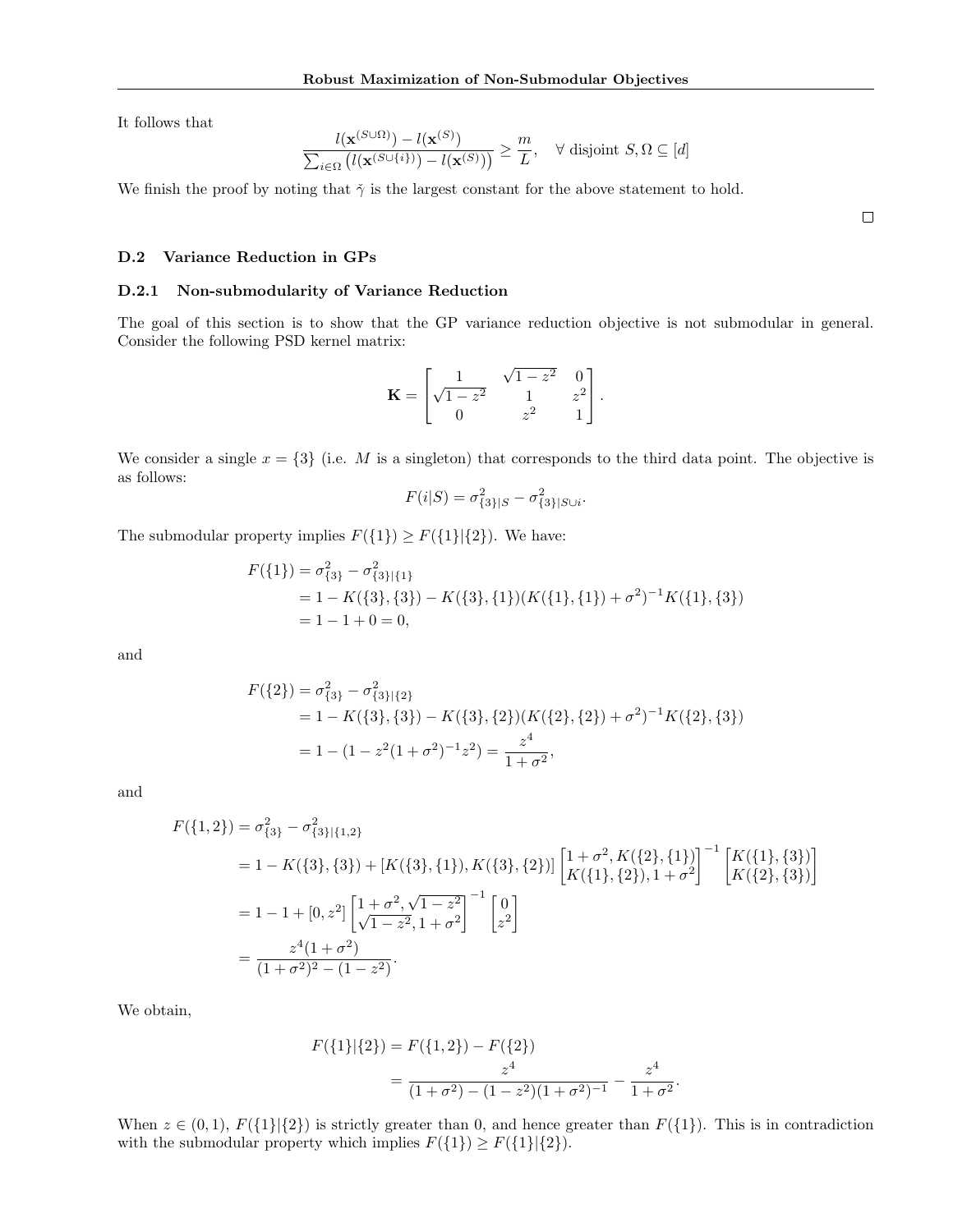#### D.2.2 Variance Reduction Curvature

In this section, we are interested in lower bounding the following ratio:  $\frac{f(\{i\} | S \setminus \{i\} \cup \Omega)}{f(\{i\} | S \setminus \{i\})}$ .

Let  $k_{\text{max}} \in \mathbb{R}_+$  be the largest variance, i.e.  $k(\mathbf{x}_i, \mathbf{x}_i) \leq k_{\text{max}}$  for every i. Consider the case when M is a singleton set:

$$
f(i|S) = \sigma_{\mathbf{x}|S}^2 - \sigma_{\mathbf{x}|S\cup i}^2.
$$

By using  $\Omega = \{i\}$  in Eq. (39), we can rewrite  $f(i|S)$  as

$$
f(i|S) = a_{i,S}^2 B_i^{-1},
$$

where  $a_{i,S}, B_i \in \mathbb{R}_+$ , and are given by:

$$
a_{i,S} = k(\mathbf{x}, \mathbf{x}_i) - k(\mathbf{x}, \mathbf{X}_S)(k(\mathbf{X}_S, \mathbf{X}_S) + \sigma^2 \mathbf{I})^{-1} k(\mathbf{X}_S, \mathbf{x}_i)
$$

and

$$
B_i = \sigma^2 + k(\mathbf{x}_i, \mathbf{x}_i) - k(\mathbf{x}_i, \mathbf{X}_S)(k(\mathbf{X}_S, \mathbf{X}_S) + \sigma^2 \mathbf{I})^{-1} k(\mathbf{X}_S, \mathbf{x}_i).
$$

By using the fact that  $k(\mathbf{x}_i, \mathbf{x}_i) \leq k_{\text{max}}$ , for every i and S, we can upper bound  $B_i$  by  $\sigma^2 + k_{\text{max}}$  (note that  $k(\mathbf{x}_i, \mathbf{x}_i) - k(\mathbf{x}_i, \mathbf{X}_S)(k(\mathbf{X}_S, \mathbf{X}_S) + \sigma^2 \mathbf{I})^{-1} k(\mathbf{X}_S, \mathbf{x}_i) \ge 0$  as variance cannot be negative), and lower bound by  $\sigma^2$ . It follows that for every  $i$  and  $S$  we have:

$$
\frac{a_{i,S}^2}{\sigma^2 + k_{\text{max}}} \le f(i|S) \le \frac{a_{i,S}^2}{\sigma^2}.
$$

Therefore,

$$
\frac{f(\{i\}|S\setminus\{i\}\cup\Omega)}{f(\{i\}|S\setminus\{i\})}\geq \frac{\sigma^2}{\sigma^2+k_{\max}}\frac{a_{i,S\setminus\{i\}\cup\Omega}^2}{a_{i,S\setminus\{i\}}^2},\quad\forall S,\Omega\subseteq V,i\in S\setminus\Omega.
$$

Hence, the curvature of the variance reduction objective depends on the following ratio  $\frac{a_{i,S\setminus\{i\}\cup\Omega}^{2}}{a_{i,S\setminus\{i\}}}$ . Under some further structural assumption this ratio can be bounded. We refer the interested reader to [34] for further details.

### D.2.3 Alternative GP variance reduction form

Here, the goal is to show that the variance reduction can be written as

$$
F(\Omega|S) = \sigma_{\mathbf{x}|S}^2 - \sigma_{\mathbf{x}|S\cup\Omega}^2 = \mathbf{a}\mathbf{B}^{-1}\mathbf{a}^T,
$$
\n(39)

where  $\mathbf{a} \in \mathbb{R}_+^{1 \times |\Omega \setminus S|}$ ,  $\mathbf{B} \in \mathbb{R}_+^{|\Omega \setminus S| \times |\Omega \setminus S|}$  and are given by:

$$
\mathbf{a} := k(\mathbf{x}, \mathbf{X}_{\Omega \setminus S}) - k(\mathbf{x}, \mathbf{X}_S)(k(\mathbf{X}_S, \mathbf{X}_S) + \sigma^2 \mathbf{I})^{-1} k(\mathbf{X}_S, \mathbf{X}_{\Omega \setminus S}),
$$

and

$$
\mathbf{B} := \sigma^2 \mathbf{I} + k(\mathbf{X}_{\Omega \setminus S}, \mathbf{X}_{\Omega \setminus S}) - k(\mathbf{X}_{\Omega \setminus S}, \mathbf{X}_{S})(k(\mathbf{X}_{S}, \mathbf{X}_{S}) + \sigma^2 \mathbf{I})^{-1}k(\mathbf{X}_{S}, \mathbf{X}_{\Omega \setminus S}).
$$

This form is used in the proof in Appendix D.2.2.

Proof. Recall the definition of the posterior variance:

$$
\sigma_{\mathbf{x}|S}^2 = k(\mathbf{x}, \mathbf{x}) - k(\mathbf{x}, \mathbf{X}_S) \left( k(\mathbf{X}_S, \mathbf{X}_S) + \sigma^2 \mathbf{I}_{|S|} \right)^{-1} k(\mathbf{X}_S, \mathbf{x}).
$$

We have

$$
F(\Omega|S) = \sigma_{\mathbf{x}|S}^2 - \sigma_{\mathbf{x}|S\cup\Omega}^2
$$
  
=  $k(\mathbf{x}, \mathbf{X}_{S\cup\Omega}) (k(\mathbf{X}_{S\cup\Omega}, \mathbf{X}_{S\cup\Omega}) + \sigma^2 \mathbf{I}_{|\Omega\cup S|})^{-1} k(\mathbf{X}_{S\cup\Omega}, \mathbf{x}) - k(\mathbf{x}, \mathbf{X}_{S}) (k(\mathbf{X}_{S}, \mathbf{X}_{S}) + \sigma^2 \mathbf{I}_{|S|})^{-1} k(\mathbf{X}_{S}, \mathbf{x})$   
=  $[\mathbf{m}_1, \mathbf{m}_2] \begin{bmatrix} \mathbf{A}_{11}, \mathbf{A}_{12} \\ \mathbf{A}_{21}, \mathbf{A}_{22} \end{bmatrix}^{-1} \begin{bmatrix} \mathbf{m}_1^T \\ \mathbf{m}_2^T \end{bmatrix} - \mathbf{m}_1 \mathbf{A}_{11}^{-1} \mathbf{m}_1^T,$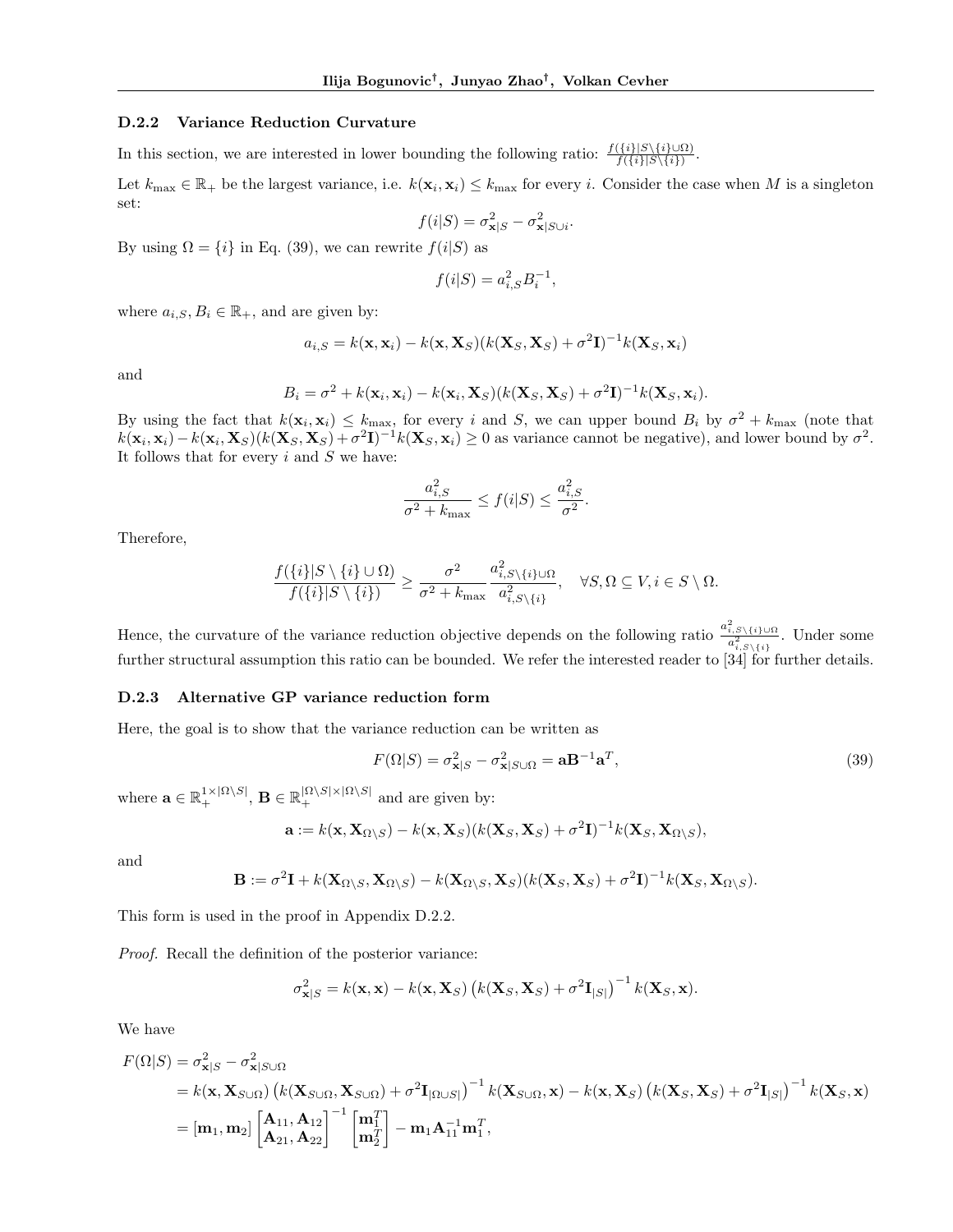where we use the following notation:

$$
\mathbf{m}_1 := k(\mathbf{x}, \mathbf{X}_S),
$$
  
\n
$$
\mathbf{m}_2 := k(\mathbf{x}, \mathbf{X}_{\Omega \setminus S}),
$$
  
\n
$$
\mathbf{A}_{11} := k(\mathbf{X}_S, \mathbf{X}_S) + \sigma^2 \mathbf{I}_{|S|},
$$
  
\n
$$
\mathbf{A}_{12} := k(\mathbf{X}_S, \mathbf{X}_{\Omega \setminus S}),
$$
  
\n
$$
\mathbf{A}_{21} := k(\mathbf{X}_{\Omega \setminus S}, X_S),
$$
  
\n
$$
\mathbf{A}_{22} := k(\mathbf{X}_{\Omega \setminus S}, \mathbf{X}_{\Omega \setminus S}) + \sigma^2 \mathbf{I}_{|\Omega \setminus S|}.
$$

By using the inverse formula [40, Section 9.1.3] we obtain:

$$
F(\Omega|S) = [\mathbf{m}_1, \mathbf{m}_2] \begin{bmatrix} \mathbf{A}_{11}^{-1} + \mathbf{A}_{11}^{-1} \mathbf{A}_{12} \mathbf{B}^{-1} \mathbf{A}_{21} \mathbf{A}_{11}^{-1}, & -\mathbf{A}_{11}^{-1} \mathbf{A}_{12} \mathbf{B}^{-1} \\ -\mathbf{B}^{-1} \mathbf{A}_{21} \mathbf{A}_{11}^{-1}, & \mathbf{B}^{-1} \end{bmatrix} \begin{bmatrix} \mathbf{m}_1^T \\ \mathbf{m}_2^T \end{bmatrix} - \mathbf{m}_1 \mathbf{A}_{11}^{-1} \mathbf{m}_1^T,
$$

where

$$
\mathbf{B} := \mathbf{A}_{22} - \mathbf{A}_{21} \mathbf{A}_{11}^{-1} \mathbf{A}_{12}.
$$

Finally, we obtain:

$$
F(\Omega|S) = \mathbf{m}_1 \mathbf{A}_{11}^{-1} \mathbf{m}_1^T + \mathbf{m}_1 \mathbf{A}_{11}^{-1} \mathbf{A}_{12} \mathbf{B}^{-1} \mathbf{A}_{21} \mathbf{A}_{11}^{-1} \mathbf{m}_1^T - \mathbf{m}_2 \mathbf{B}^{-1} \mathbf{A}_{21} \mathbf{A}_{11}^{-1} \mathbf{m}_1^T
$$
  
\n
$$
- \mathbf{m}_1 \mathbf{A}_{11}^{-1} \mathbf{A}_{12} \mathbf{B}^{-1} \mathbf{m}_2^T + \mathbf{m}_2 \mathbf{B}^{-1} \mathbf{m}_2^T - \mathbf{m}_1 \mathbf{A}_{11}^{-1} \mathbf{m}_1^T
$$
  
\n
$$
= \mathbf{m}_1 \mathbf{A}_{11}^{-1} \mathbf{A}_{12} \mathbf{B}^{-1} (\mathbf{A}_{21} \mathbf{A}_{11}^{-1} \mathbf{m}_1^T - \mathbf{m}_2^T) - \mathbf{m}_2 \mathbf{B}^{-1} (\mathbf{A}_{21} \mathbf{A}_{11}^{-1} \mathbf{m}_1^T - \mathbf{m}_2^T)
$$
  
\n
$$
= (\mathbf{m}_1 \mathbf{A}_{11}^{-1} \mathbf{A}_{12} - \mathbf{m}_2) \mathbf{B}^{-1} (\mathbf{A}_{21} \mathbf{A}_{11}^{-1} \mathbf{m}_1^T - \mathbf{m}_2^T)
$$
  
\n
$$
= (\mathbf{m}_2 - \mathbf{m}_1 \mathbf{A}_{11}^{-1} \mathbf{A}_{12}) \mathbf{B}^{-1} (\mathbf{m}_2^T - \mathbf{A}_{21} \mathbf{A}_{11}^{-1} \mathbf{m}_1^T).
$$

By setting

$$
\mathbf{a} := \mathbf{m}_2 - \mathbf{m}_1 \mathbf{A}_{11}^{-1} \mathbf{A}_{12}
$$
  
=  $k(\mathbf{x}, \mathbf{X}_{\Omega \setminus S}) - k(\mathbf{x}, \mathbf{X}_S)(k(\mathbf{X}_S, \mathbf{X}_S) + \sigma^2 \mathbf{I})^{-1} k(\mathbf{X}_S, \mathbf{X}_{\Omega \setminus S})$ 

and

$$
\mathbf{a}^T := \mathbf{m}_2^T - \mathbf{A}_{21} \mathbf{A}_{11}^{-1} \mathbf{m}_1^T
$$
  
=  $k(\mathbf{X}_{\Omega \setminus S}, \mathbf{x}) - k(\mathbf{X}_{\Omega \setminus S}, \mathbf{X}_S)(k(\mathbf{X}_S, \mathbf{X}_S) + \sigma^2 \mathbf{I})^{-1} k(\mathbf{X}_S, \mathbf{x}),$ 

we have

$$
F(\Omega|S) = \mathbf{a}\mathbf{B}^{-1}\mathbf{a}^T,
$$

where

$$
\mathbf{B} = \sigma^2 \mathbf{I}_{|\Omega \setminus S|} + k(\mathbf{X}_{\Omega \setminus S}, \mathbf{X}_{\Omega \setminus S}) - k(\mathbf{X}_{\Omega \setminus S}, \mathbf{X}_{S})(k(\mathbf{X}_{S}, \mathbf{X}_{S}) + \sigma^2 \mathbf{I}_{|S|})^{-1} k(\mathbf{X}_{S}, \mathbf{X}_{\Omega \setminus S}).
$$

 $\Box$